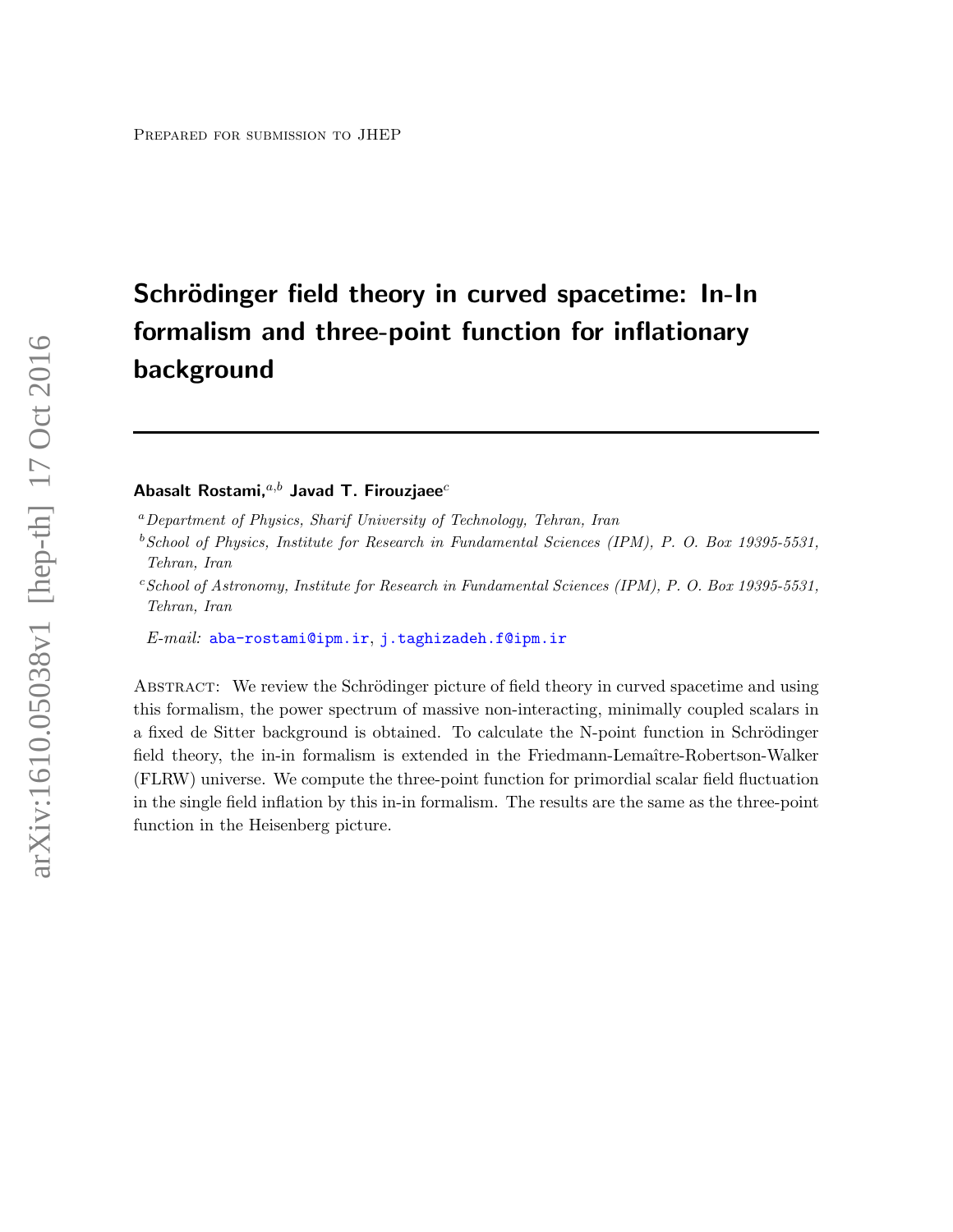## Contents

| 1 Introduction                            |                  |
|-------------------------------------------|------------------|
| 2 Schrödinger Picture In Flat Space-Time  | $\bf{2}$         |
| 3 Schrödinger Picture In FLRW Space-Time  | $\boldsymbol{6}$ |
| 4 in-in Formalism                         | 9                |
| 5 Application for the inflation           | 11               |
| 6 Conclusion                              | 14               |
| A Gaussian Integrals                      | 14               |
| <b>B</b> Some Notes About in-in Formalism | 16               |

# <span id="page-1-0"></span>1 Introduction

In the standard model of cosmology structures are originated from the quantum fluctuation in the de Sitter inflationary background which become classic after the horizon crossing. The main information about these structures and the cosmic microwave background (CMB) comes from the statistical study of the data [\[1\]](#page-19-0). The power spectrum and bispectrum of the temperature in the CMB data and density fluctuation in the large scale structure are the two important quantities for statistical study. Consequently, on the theoretical side one has to derive these quantities to study and compare the models with observation. The two and three-point function of curvature perturbation are usually calculated in the infalationary models to study the two and three-point function of the temperature in the CMB.

People usually use the Heisenberg picture in field theory of the curved space time to calculate the two or three-point function of the curvature perturbation. In this way, the in-in formalism of the Heisenberg field theory helps to evaluate the expectation values of products of fields at a fixed time [\[2\]](#page-19-1). In contrast to the S-matrix method conditions are not imposed on the fields at both very early and very late times, but only at very early times, when the wavelength is deep inside the horizon. This was very useful to study non-Gaussianity of the inflationary models.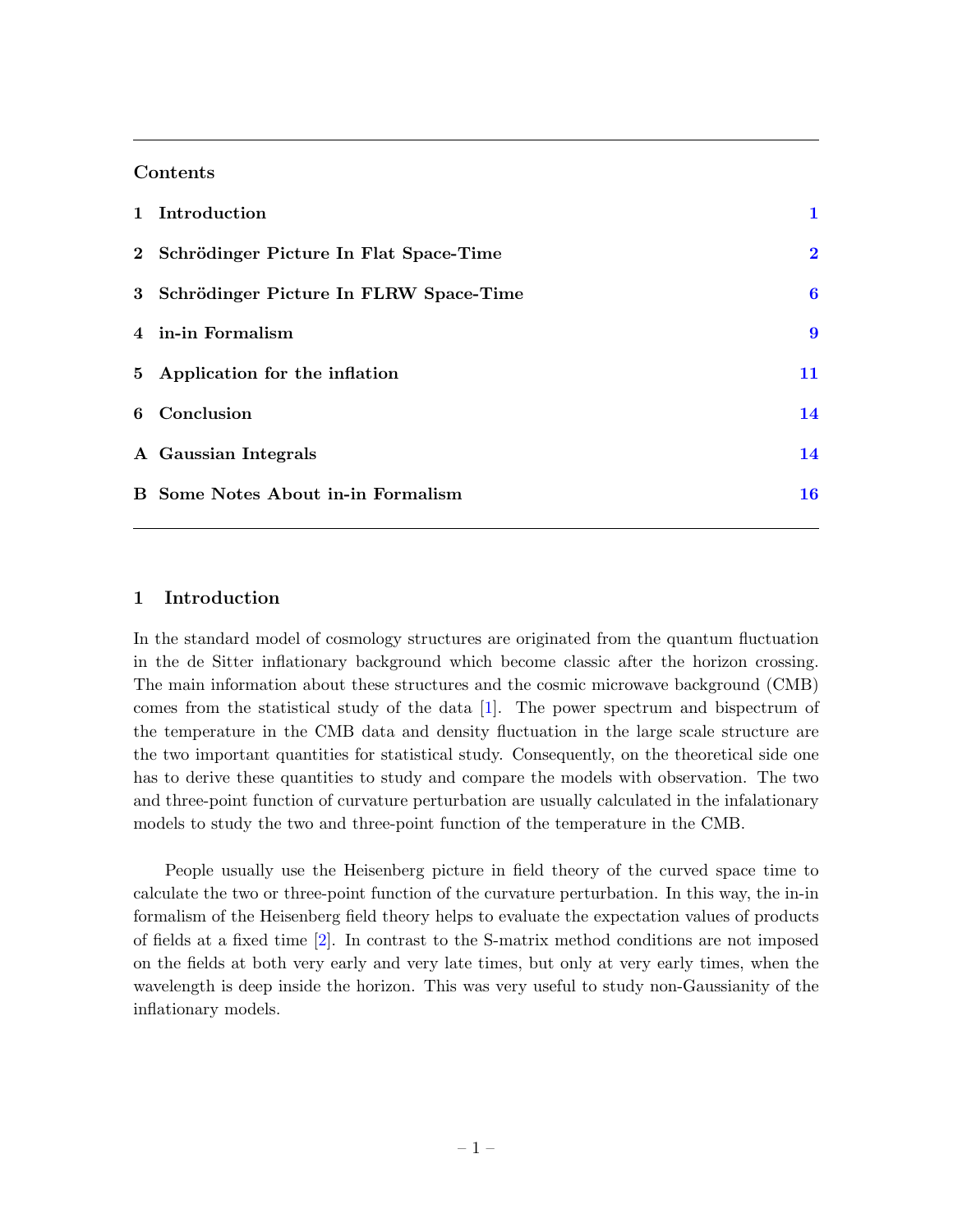On the side of the field theory, there is Schrödinger picture which the operators are time independent. This picture is the natural framework to study the entanglement between the fields  $[3, 4]$  $[3, 4]$  $[3, 4]$ . The Schrödinger representation is also best suited to discussions of decoherence of cosmological perturbations and the quantum to classical transition in inflationary models [\[5,](#page-19-4) [6\]](#page-19-5). To this end, many works have been done to study the entanglement effect and the quantum to classical transition in the inflationary models [\[7\]](#page-19-6). Nevertheless, the question arise as to whether one can develop in-in formalism in the Schrödinger field theory and apply it to calculate the bispectrum of the curvature perturbation. Indeed, this in-in formalism helps to better study of the entanglement and the quantum to classical transition effects on the non-Gaussianity of the CMB temperature.

The purpose of this paper is twofold. First we introduce Schrödinger picture in practical way in flat and then curved space-time. Second it will be shown how this picture helps us in calculation of spectrum and bi-spectrum inflationary background. To this end, we have to develop the in-in formalism for the Schrödinger field theory. The structure of this paper is as follows. In section II we introduce the the Schrödinger field theory in the flat space time and in section III it will be extended to the curved spacetime, and the scalar field power spectrum in de Sitter background will be calculated. Section IV is devoted to deriving the in-in formalism in Schrödinger field theory which helps to calculate the expectation value of any physical quantity. Then, in section V we apply this in-in formalism for calculating the three-point function of a single field inflation. Finally, we conclude with a discussion in section VI.

# <span id="page-2-0"></span>2 Schrödinger Picture In Flat Space-Time

In order to study behavior of a field in the FLRW universe which is a curved spacetime first, we introduce the Schrödinger field theory in flat spacetime and then we extend it to the FLRW spacetime. Quantum field theory is nothing more than a quantum theory with a continuous set of degree of freedoms in which every field is impressed by some symmetries. To construct a quantum theory one needs the classical counterpart theory. Consider a dynamical system  $\{q_1, q_2, \ldots, q_n\}$  degrees of freedom. For quantum dynamics they have the following quantization relations:

$$
[\hat{q}_i, \hat{q}_j] = [\hat{p}_i, \hat{p}_j] = 0; \qquad [\hat{q}_i, \hat{p}_j] = i\delta_{ij}; \qquad (2.1)
$$

in which  $\hat{p}_j$  is the canonical momentum  $\hat{q}_j$ . In the second step, we need to construct a Hilbert space. Vectors in such Hilbert space have to be square integrable respect to the inner product which the space is endowed by:

$$
\langle \Psi | \Psi \rangle < \infty; \quad \text{where} \quad \langle \Psi_1 | \Psi_2 \rangle \equiv \int Dq \Psi_1(q_i)^* \Psi_2(q_i). \tag{2.2}
$$

For sake of convenience, we consider a limited distribution basis in the Hilbert space. However, this basis is not square integrable, so it would be very useful in calculations over the Hilbert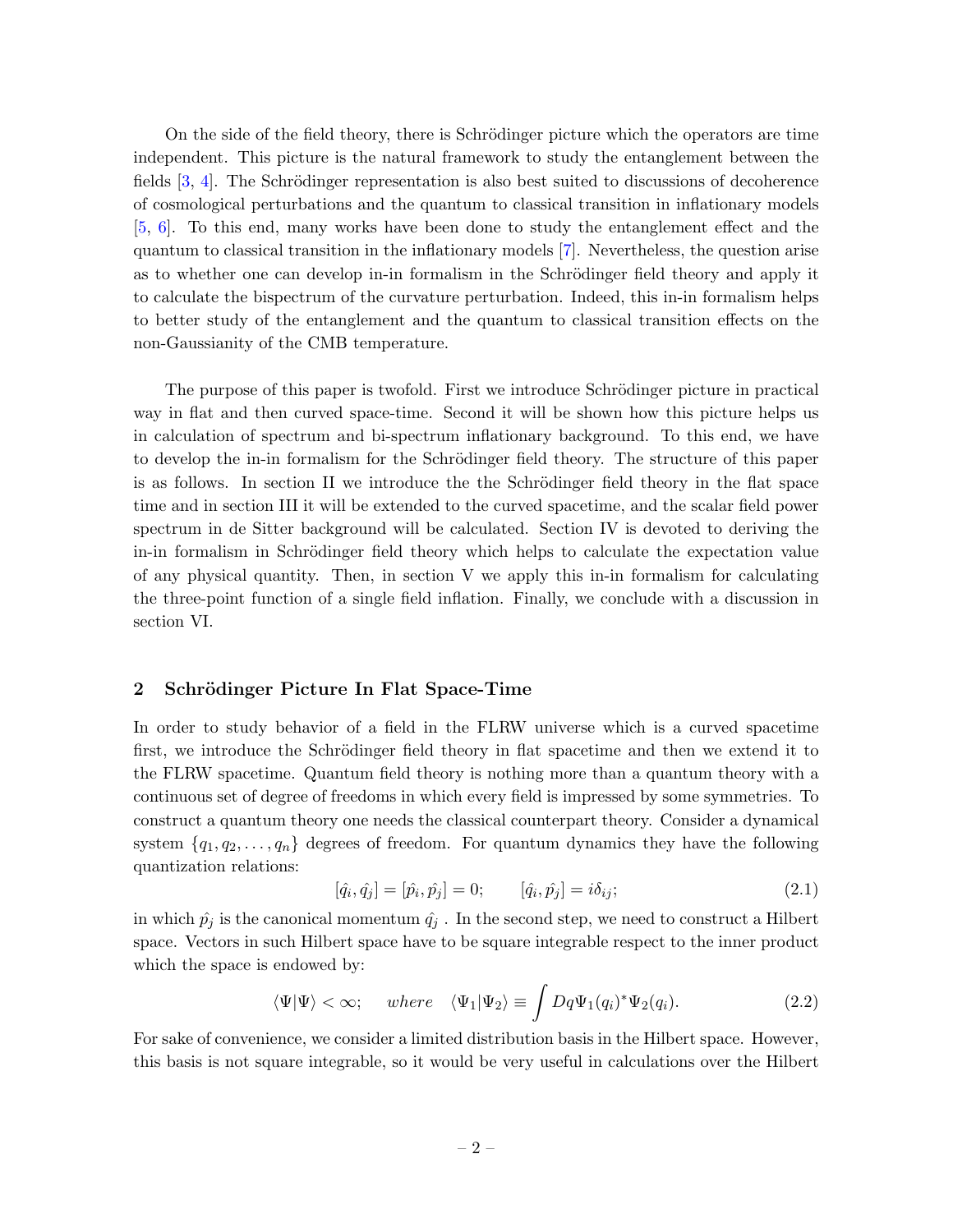space. Such basis are constructed as eigen states of  $\hat{q}_i$  or  $\hat{p}_i$  operators

$$
\hat{q}_i|q\rangle = q_i|q\rangle; \qquad \hat{p}_i|p\rangle = p_i|p\rangle. \tag{2.3}
$$

They are complete in the sense that

$$
\langle q|q'\rangle = \delta(q - q'); \qquad \int Dq \, |q\rangle\langle q| = I. \tag{2.4}
$$

And the same for  $|p\rangle$ . It's so easy to investigate that:

$$
\langle q|p\rangle = \frac{1}{\sqrt{(2\pi)^n}} \exp(ip.q) \; ; \quad \hat{p_i} = -i\frac{\partial}{\partial q_i}.\tag{2.5}
$$

Every physical state is just a vector in the Hilbert space which satisfies Schrödinger equation

$$
H(q_i, -i\frac{\partial}{\partial q_i})\Psi(q_i) = i\frac{\partial \Psi}{\partial t}(q_i).
$$
\n(2.6)

It is straightforward to generalize above formalism to the case of any field by following rules:

$$
i \longrightarrow x; \quad \hat{q}_i \longrightarrow \hat{\phi}(x); \quad \hat{p}_i \longrightarrow \hat{\Pi}(x); \quad -i\frac{\partial}{\partial q_i} \longrightarrow -i\frac{\delta}{\delta\phi(x)}; \quad \Psi(q_i) \longrightarrow \Psi[\phi]. \tag{2.7}
$$

Here x is no longer the dynamical variable and this responsibility is left to  $\phi(x)$ . For such quantum theory we need the same canonical relation as we had before

$$
[\phi(x), \phi(y)] = [\Pi(x), \Pi(y)] = 0; \quad [\phi(x), \Pi(y)] = i\delta(x - y).
$$
 (2.8)

Note that we are in the Schrödinger picture so all operators are time independent. Also as before, the Hilbert space may be square integrable in field configuration space:

$$
F[\phi] \in L^2 \quad if \quad \int D\phi F[\phi]^* F[\phi] < \infty. \tag{2.9}
$$

There are also canonical basis:

$$
\hat{\phi(x)}|\phi\rangle = \phi(x)|\phi\rangle; \quad \langle \phi|\phi'\rangle = \delta(\phi - \phi'); \qquad \int D\phi \, |\phi\rangle \langle \phi| = I. \tag{2.10}
$$

From mathematical point of view the integral measure i.e.  $D\phi$  is not well defined but for practical calculation we will not encounter with any problem. We could also find the same relation as before

$$
\langle \phi | \Pi \rangle = A \exp[i \int dx \phi(x) \Pi(x)] ; \quad \Pi(\hat{x}) = -i \frac{\delta}{\delta \phi(x)}.
$$
 (2.11)

Finally, we need the last chapter of this story i.e. Schrödinger equation in the functional form

$$
H(\phi(x), -i\frac{\delta}{\delta\phi(x)})\Psi(\phi) = \int dx \mathcal{H}(\phi(x), -i\frac{\delta}{\delta\phi(x)})\Psi(\phi) = i\frac{\partial\Psi}{\partial t}(\phi).
$$
 (2.12)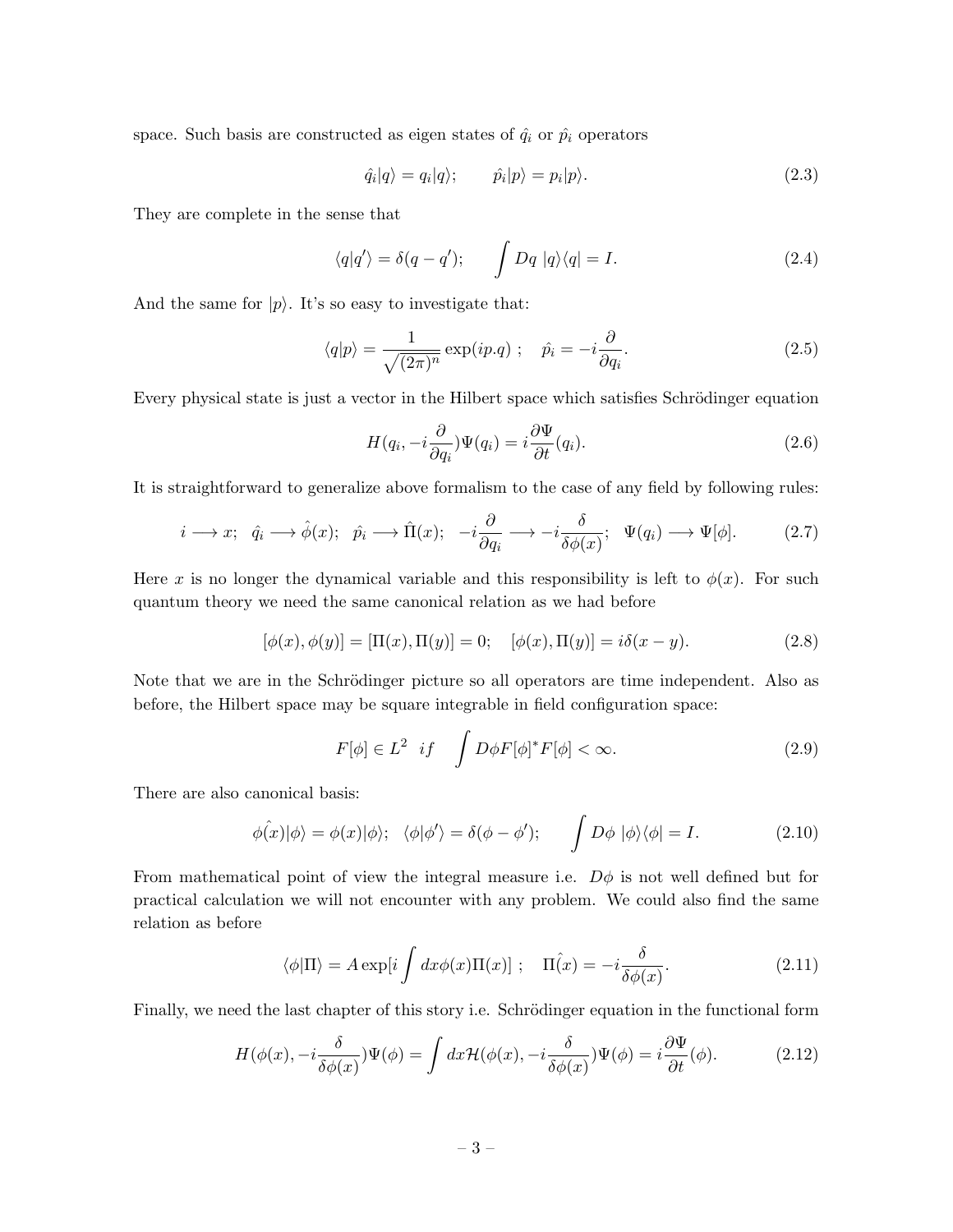Note that, when the Hamiltonian is time independent, then the above equation would be reduced to

<span id="page-4-1"></span>
$$
H(\phi(x), -i\frac{\delta}{\delta\phi(x)})\Psi(\phi) = \int dx \mathcal{H}(\phi(x), -i\frac{\delta}{\delta\phi(x)})\Psi(\phi) = E\Psi(\phi).
$$
 (2.13)

In such case, time dependent part of wave function is just a phase factor  $e^{iEt}$ . We made the Schrödinger functional formalism in one dimension and without any difficulty, we could do this in any arbitrary dimension. Usually, it's better to find a more convenient basis to do our calculations. If we impose that the fields live in a finite space with a volume  $V$  (one dimensional case  $L$ ) the following expansion of operators is reasonable

$$
\hat{\phi}(x) = \frac{1}{\sqrt{L}} \sum_{k} \hat{\phi}_k e^{-ikx}
$$
\n(2.14)

$$
\hat{\Pi}(x) = \frac{1}{\sqrt{L}} \sum_{k} \hat{\Pi}_k e^{-ikx},\tag{2.15}
$$

where  $k$  represents the spacial momentum mode. If the field is real then we have:

$$
\hat{\phi}_k^{\dagger} = \hat{\phi}_{-k},\tag{2.16}
$$

<span id="page-4-0"></span>
$$
\hat{\Pi}_k^{\dagger} = \hat{\Pi}_{-k}.\tag{2.17}
$$

Such transformation is invertible by using the Fourier integral. Hence, it's very simple to see that we have new commutation relation for new basis:

$$
[\hat{\phi}_k, \hat{\phi}_{k'}] = [\hat{\Pi}_k, \hat{\Pi}_{k'}] = 0; [\hat{\phi}_k, \hat{\Pi}_{k'}] = i\delta(k + k').
$$
\n(2.18)

At the moment, we have all things to quantize a field for a given action. Let us write down the usual action for massive scalar field and examine above formalism:

$$
S = \frac{1}{2} \int dt dx (\partial_{\mu} \phi \partial^{\mu} \phi - m^2 \phi^2).
$$
 (2.19)

The Hamiltonian for this Lagrangian is

$$
H = \frac{1}{2} \int (\Pi^2 + (\frac{d\phi}{dx})^2 + m^2 \phi^2) dx.
$$
 (2.20)

Using the new basis one could drive

$$
H = \frac{1}{2} \sum_{k} \Pi_{k} \Pi_{-k} + \omega_{k}^{2} \phi_{k} \phi_{-k},
$$
\n(2.21)

in which  $\omega_k^2 = k^2 + m^2$  is the energy for every degree of freedom. This Hamiltonian is nothing just as a combination of many decoupled harmonic oscillators in one dimension. We learned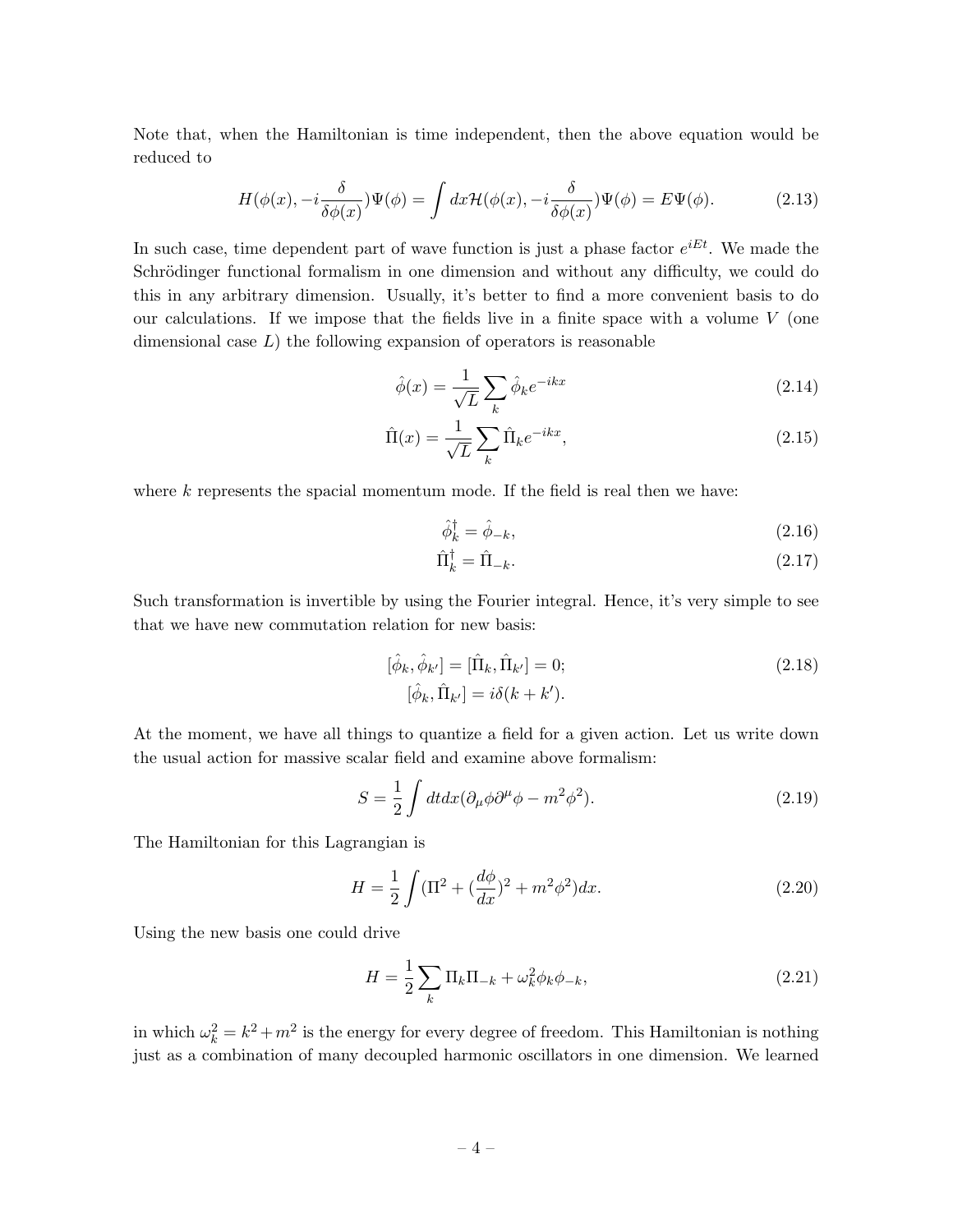from quantum mechanics how this Hamiltonian is exact solvable. By using annihilation and creation operators for each mode we get

<span id="page-5-0"></span>
$$
a_k = \frac{1}{\sqrt{2\omega_k}} (\Pi_k - i\omega_k \phi_{-k})
$$
\n(2.22)

and

$$
a_k^{\dagger} = \frac{1}{\sqrt{2\omega_k}} (\Pi_{-k} + i\omega_k \phi_k). \tag{2.23}
$$

We would like to rewrite the Hamiltonian in the more useful form

$$
H = \sum_{k} \omega_k (a_k^{\dagger} a_k + \frac{1}{2}).
$$
\n(2.24)

Using the commutation relations  $(2.18)$ , for annihilation and creation operators we have

$$
[a_k, a_{k'}] = [a_k^{\dagger}, a_{k'}^{\dagger}] = 0 \tag{2.25}
$$

or

$$
[a_k, a_{k'}^\dagger] = \delta(k + k'). \tag{2.26}
$$

This Hamiltonian acts on the Fock space. In practice, we find irreducible representation of the Hamiltonian on the Fock space. This Hamiltonian is positive definite and has a unique minimum. Practically, we just measure relative energy in experiments so we can drop out the  $\frac{1}{2}$  term in Hamiltonian and fix the minimum energy in zero value. We cannot neglect this term in the curved spacetime because this zero point or vacuum energy changes the spacetime geometry. The corresponding state known as a vacuum  $|0\rangle$  vector which

<span id="page-5-2"></span><span id="page-5-1"></span>
$$
a_k|0\rangle = 0,\t\t(2.27)
$$

$$
a_{k_n}^{\dagger} \dots a_{k_2}^{\dagger} a_{k_1}^{\dagger} |0 \rangle = |k_1, k_2, \dots, k_n\rangle.
$$
 (2.28)

Now, we are in a position which could find the time independent physical wave function  $\Psi[\phi]$ in  $(2.13)$ , in the modes space. Using  $(2.22)$  and  $(2.25)$  we get

$$
\Psi[\phi] = A \exp(-\frac{1}{2} \sum_{k} \omega_k \phi_k \phi_{-k}).
$$
\n(2.29)

Note that the particle interpretation of such a quantization is encoded in  $\phi$  not in  $\Psi[\phi]$ , and the wave function measures observable (Hermitian operators) like N-point functions.

One maybe thinks that the Gaussian solution [\(2.29\)](#page-5-2) accidentally happens in the Minkowski space-time but it's not true. In the next section we will show this it the case for the all spatially maximal symmetric spacetime manifolds. It is important to mention that representation of Fock space as a Schrödinger functional, depends on the choosing of the spacetime foliation. In the other words, if one constructs a Schrödinger field theory in  $\Sigma_1$  and then another one does on  $\Sigma_2$  foliations, these two field theories are not unitary relevant [\[10\]](#page-19-7). Moreover, there is no Schrödinger theory for non-globally hyperbolic spacetime.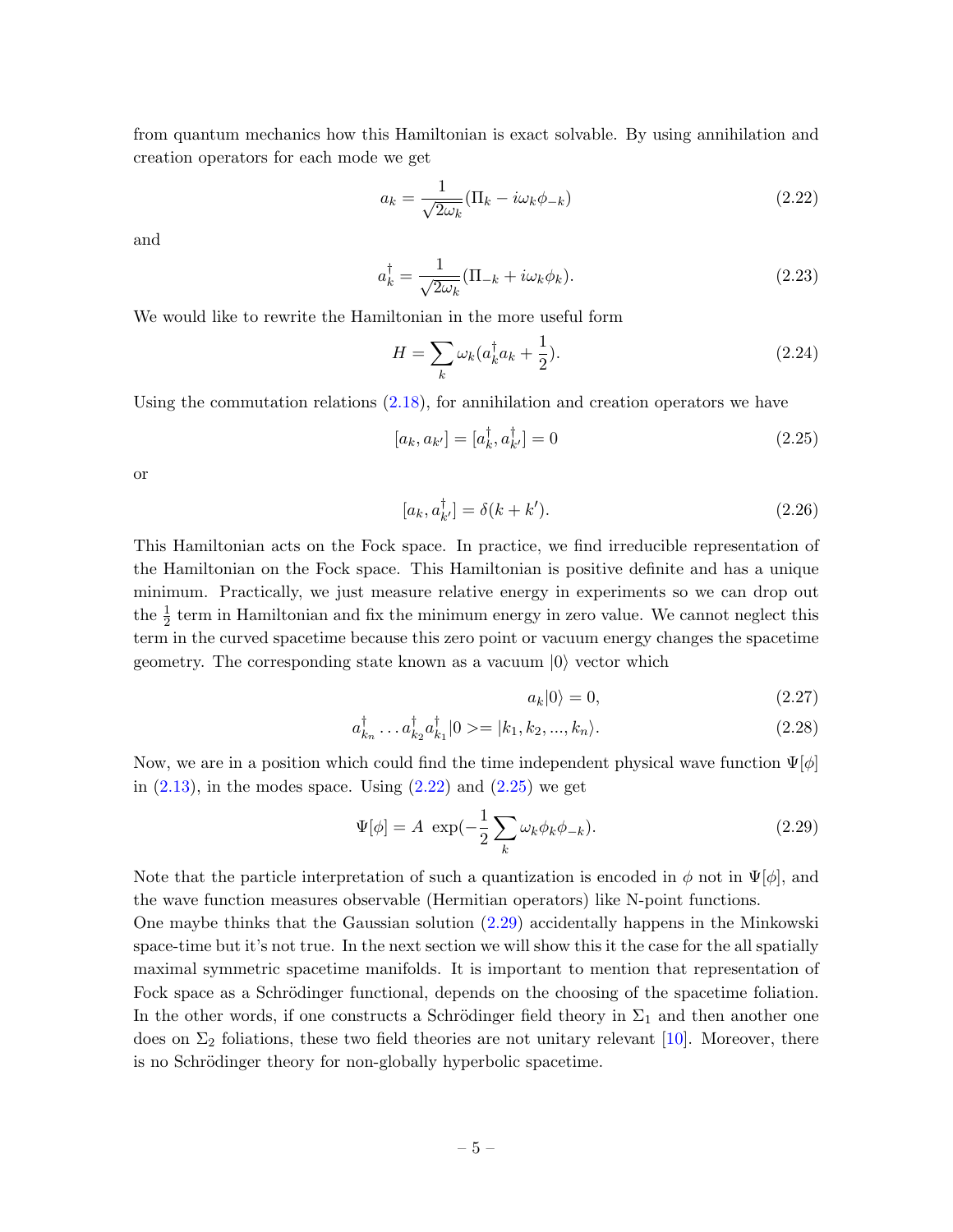#### <span id="page-6-0"></span>3 Schrödinger Picture In FLRW Space-Time

In this section we shall quantize a free scalar field in a curved background. Here we consider de Sitter background and try write down a quantum field theory in Schrödinger picture for this case. However one could find time-like killing vector in some patch, we prefer to do in a time dependent version of de Sitter background. The reason is that the time dependent form of de Sitter background metric, has a cornerstone role in the first approximation of inflationary models. Let choose the chart such that the metric has the simple form

<span id="page-6-1"></span>
$$
ds^{2} = -dt^{2} + a(t)^{2}d\vec{x}^{2}, \quad a(t) = e^{Ht}
$$
\n(3.1)

where  $H$  is constant Hubble parameter. We could write the conformal form of this metric

$$
ds^{2} = a(\eta)^{2} \left[ -d\eta^{2} + d\vec{x}^{2} \right], \quad \eta = -\frac{1}{H} e^{-Ht} \quad for \quad -\infty < \eta < 0. \tag{3.2}
$$

Now suppose a free scalar field in this background has the below action

$$
S = \frac{1}{2} \int d^4x a^4(\eta) \left( \frac{1}{a^2(\eta)} [\phi'^2(\eta, x) - (\nabla \phi(\eta, x))^2] - m^2 \phi^2(\eta, x) \right). \tag{3.3}
$$

Before going further, it would be useful to mention some notes about this action. Practically such an action appears in leading order of slow roll parameters, when one expands action of an scalar field  $\Phi$  (the inflaton field) in [\(5.1\)](#page-11-1), in term of curvature perturbation. In some papers like [\[9\]](#page-19-8),  $\zeta$  is used as curvature perturbation which here in [\(3.3\)](#page-6-1),  $\phi$  play the curvature perturbation role. The difference of [\(3.3\)](#page-6-1) with first order term in [\[9\]](#page-19-8) is just in re-scaling of expansion factor  $a(\eta)$  which in our case should be multiply with  $\frac{\phi}{H}$  to be the same of [\[9\]](#page-19-8). Note that there,  $\phi$  has the role of inflaton field. We need the Hamiltonian in order to set up our dynamical system in the Schrödinger picture. The Hamiltonian is

$$
H_{\phi} = \int d^3x \{ \frac{\pi_{\phi}^2}{2a^2} + \frac{a^2}{2} (\nabla \phi^2 + a^2 m_{\phi}^2 \phi^2) \}.
$$
 (3.4)

It will be more useful to write down the Hamiltonian in terms of the comoving spatial momentum modes. Therefore, we can decompose  $\phi$  and its conjugate momentum as follows

$$
\phi(x) = \frac{1}{\sqrt{V}} \sum_{k} \phi_k e^{-ik.x} \tag{3.5}
$$

$$
\pi(x) = \frac{1}{\sqrt{V}} \sum_{k} \pi_{k,\phi} e^{-ik.x}.
$$
\n(3.6)

In terms of these modes we have

$$
H_{\phi} = \frac{1}{2} \sum_{k} \left( \frac{\pi_{k,\phi} \pi_{-k,\phi}}{a^2} + a^2 (k^2 + m_{\phi}^2 a^2) \phi_k \phi_{-k} \right).
$$
 (3.7)

It's just like a harmonic oscillator with time dependent coefficients. Therefore, it will be natural to propose a solution with unknown coefficients and try to examine it such that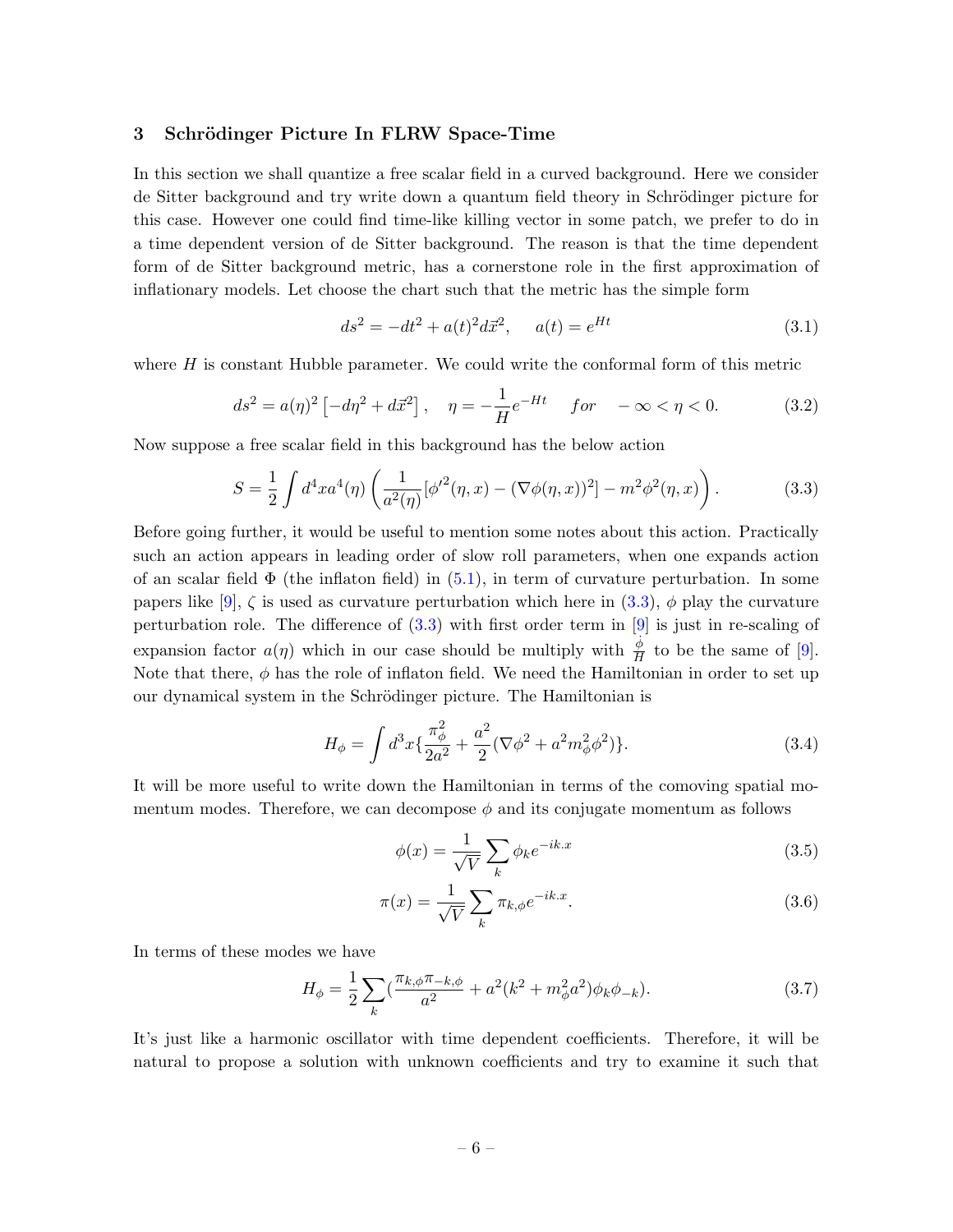it satisfies Schrödinger equation. Note that, because the Hamiltonian is separable for each mode, we could write the total solution as

$$
\psi_k[\phi_k; \eta] \equiv \langle \phi_k | \Psi[\phi; \eta] \rangle \tag{3.8}
$$

$$
\Psi[\phi; \eta] = \Pi_k \psi_k[\phi_k; \eta] \tag{3.9}
$$

which  $\psi_k$  is the wave function for corresponding k-Hamiltonian mode such that satisfies Schrödinger equation

$$
i\partial_{\eta}\psi_{k}[\phi_{k};\eta] = H_{k}\psi_{k}[\psi_{k};\eta].\tag{3.10}
$$

Because of quadratic form of Hamiltonian, our ansatz for solution will be Gaussian

$$
\psi_k[\phi_k;\eta] = N_k(\eta)exp[-\frac{1}{2}A_k(\eta)\phi_k\phi_{-k}].
$$
\n(3.11)

Inserting the ansatz into the Schrödinger equation and then matching the power field modes in RHS and LHS gives us two differential equations as follows

$$
i\frac{N_k'}{N_k} = \frac{A_k}{2a^2} \tag{3.12}
$$

$$
iA'_k = \frac{A_k^2}{a^2} - \omega_k(\eta)^2 a^2, \qquad \omega_k(\eta)^2 = k^2 + m^2 a^2(\eta). \tag{3.13}
$$

The equation for  $A_k$  is just a Riccatti equation and one could transform it to a second order (ordinary) differential equation by writing

$$
iA_k(\eta) = a^2(\eta) \left( \frac{f'_k(\eta)}{f_k(\eta)} - \frac{a'(\eta)}{a(\eta)} \right). \tag{3.14}
$$

The resulting equation will be

<span id="page-7-2"></span><span id="page-7-1"></span><span id="page-7-0"></span>
$$
f_k'' + \left(\omega_k^2(\eta) - \frac{a''}{a}\right) f_k = 0.
$$
\n(3.15)

It's so simple to show that the above equation is nothing but a Bessel function solution. To see this, let write  $(3.15)$  in the exact form of conformal time

$$
f_k'' + \left(k^2 - (2 - \frac{m^2}{H^2})\frac{1}{\eta^2}\right) f_k = 0.
$$
 (3.16)

Now if we use new variable  $f_k = \sqrt{|\eta| k}v_k$ , then the resulting will be as follows

$$
s^{2}v_{k}'' + sv_{k}' + (s^{2} - n^{2})v_{k} = 0, \quad s = k\eta; \quad n = \sqrt{\frac{9}{4} - \frac{m^{2}}{H^{2}}}.
$$
 (3.17)

Here we assume that  $m \ll H$ . The general solution [\(3.16\)](#page-7-1) is

<span id="page-7-3"></span>
$$
f_k(\eta) = \sqrt{k|\eta|} \left( \alpha J_n(k|\eta|) + \beta Y_n(k|\eta|) \right). \tag{3.18}
$$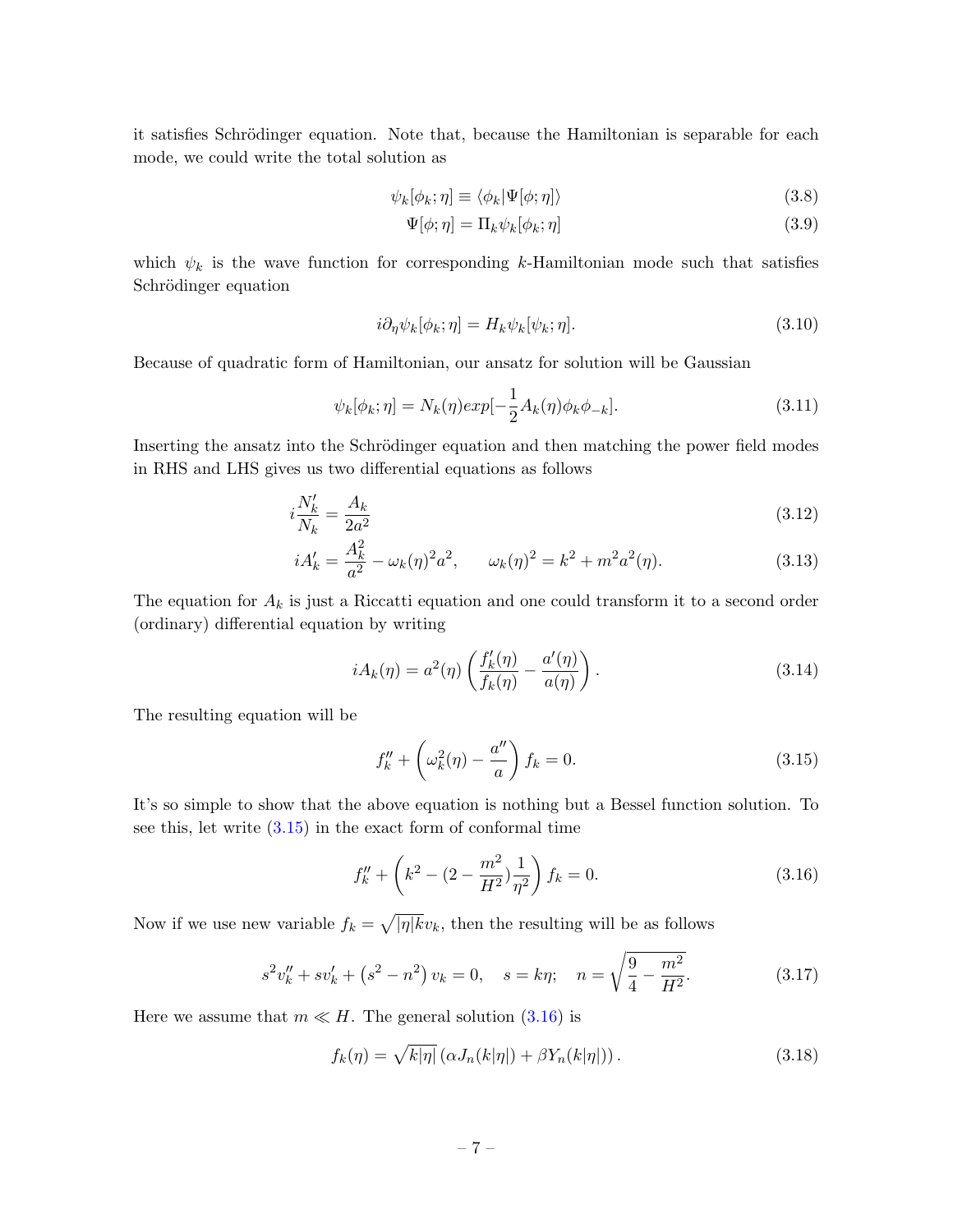One may use Wronskian  $W(f_k, f_k^*) = -i$  (which comes from the extra degree of freedom in Riccatti transformation of initial condition) and finds a constraint

$$
\alpha \beta^* - \beta \alpha^* = \frac{i\pi}{k}.\tag{3.19}
$$

But it's not sufficient to find  $\alpha$  and  $\beta$ . We will need some asymptotic conditions to determine these coefficients uniquely. These asymptotic conditions known as Bunch-Davies condition

$$
f_k(\eta) \to \frac{1}{\sqrt{\omega_k}} e^{i\omega_k}, \quad \frac{f'_k}{f_k} \to i\omega_k \quad as \quad \eta \to -\infty. \tag{3.20}
$$

With assumption of these conditions we find

$$
f_k^{BD}(\eta) = \frac{\sqrt{\pi |\eta|}}{2} \left( J_n(k|\eta|) - i Y_n(k|\eta|) \right) = \frac{\sqrt{\pi |\eta|}}{2} H_n^{(1)}(k|\eta|). \tag{3.21}
$$

At the moment, we can calculate the  $\psi_k$ . Without any problem we are able to find density matrix which has all information about what we want to calculate, namely N-point functions. The resulting density matrix is

$$
\rho = |\Psi[\phi; \eta] \rangle \langle \Psi[\phi; \eta]|. \tag{3.22}
$$

Since our wave function lives on an infinite dimensional manifold with coordinate which labeled by  $\phi$ , components of such a density matrix is in the following form

$$
\rho[\phi,\tilde{\phi};\eta] = \Pi_k \langle \phi_k | \Psi[\phi;\eta] \rangle \langle \Psi[\phi;\eta] | \tilde{\phi}_k \rangle.
$$
\n(3.23)

For the reason that each positive mode there exists a negative one (which has the same wave function and also dependency of each mode), one could write down the density matrix as a product of all positive modes. Each positive mode has the following form of density matrix

$$
\rho_k[\phi_k, \tilde{\phi}_k; \eta] = |N_k(\eta)|^4 \exp[-A_k(\eta)\phi_k \phi_{-k} - A_k^*(\eta)\tilde{\phi}_k \tilde{\phi}_{-k}]. \tag{3.24}
$$

We could normalize this density matrix such that its trace equals to one

$$
\int \mathcal{D}\phi_k \mathcal{D}\phi_{-k} \rho[\phi_k, \phi_k; \eta] = |N_k|^4 \int exp[-2A_{Rk}(\eta)\phi_k \phi_{-k}] = \frac{2\pi}{2A_{Rk}} |N_k|^4 = 1, \quad (3.25)
$$

where the  $A_{Rk}$  is the real part of  $A_k$ . Using equation [\(3.14\)](#page-7-2) and the Wronskian equation we get

$$
A_{Rk} = \frac{a^2}{2|f_k|^2}.
$$
\n(3.26)

Now, we are in a position to calculate any N-point function. Because of Gaussian form of density matrix, it is easy to argue that all of odd-number correlation functions are equal to zero. Hence it's enough to calculate even-number correlation functions. For our purpose, we just need to calculate two-point correlation function which appears in quantum fluctuations in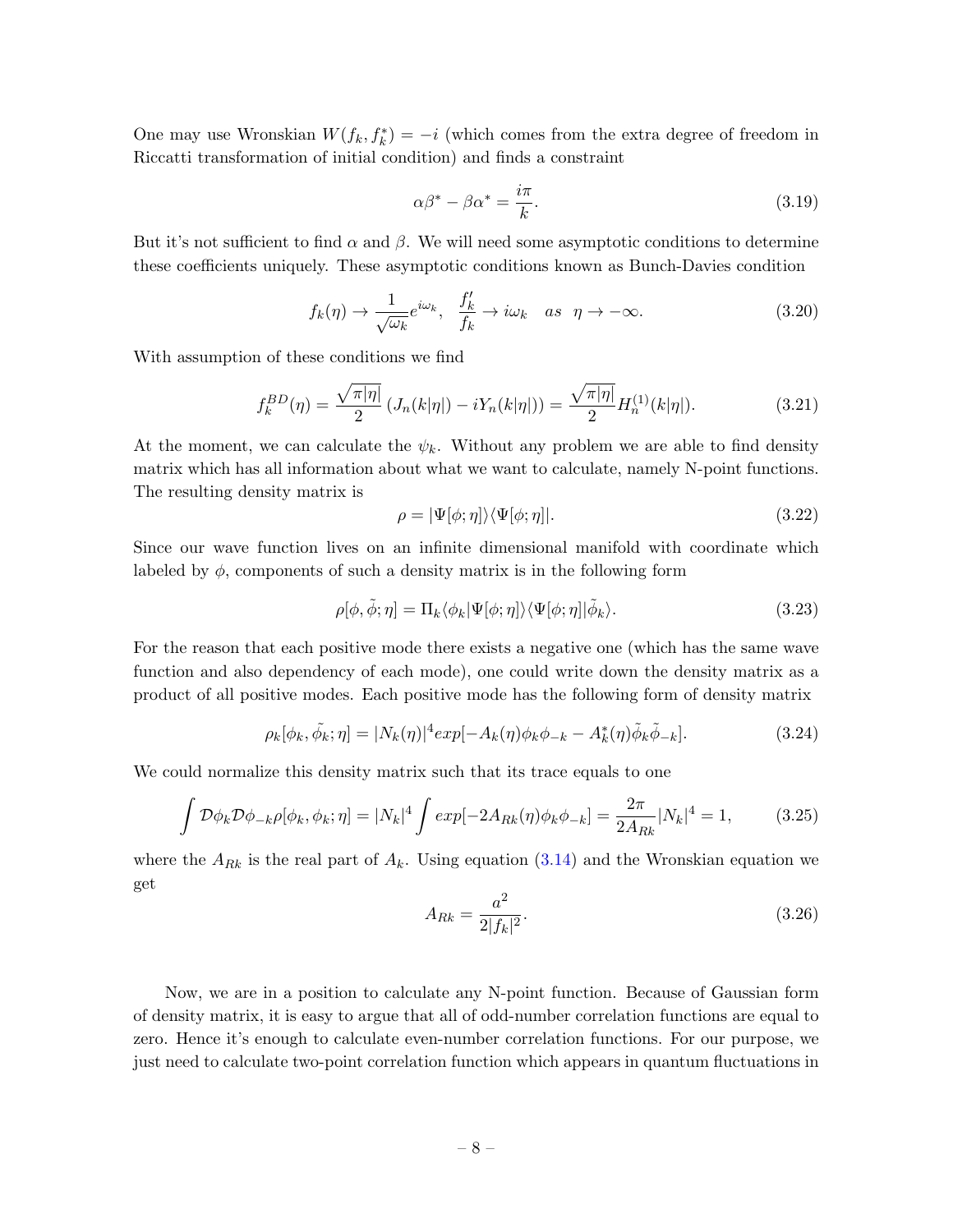CMB. One could see in this calculation  $\langle \phi_{k_1} \phi_{k_2} \rangle$  has a non-vanishing value when  $k_1 = -k_2$ and this value is as follows

$$
\langle \phi_{k_1} \phi_{k_2} \rangle = \Pi_k |N_k|^4 \int \mathcal{D}^2 \phi_k \left( \phi_{k_1} \phi_{k_2} \right) \exp[-2A_{Rk}(\eta) \phi_k \phi_{-k}] = \frac{1}{2A_{Rk_1}} \delta(k_1 + k_2), \quad (3.27)
$$

where  $\mathcal{D}^2 \phi_k = \mathcal{D} \phi_k \mathcal{D} \phi_{-k}$ . The power spectrum

$$
\Delta_{\phi}^{2}(k) = \frac{k^{3}}{2\pi^{2}} < \phi_{k}\phi_{-k} > |_{\eta \to 0}.
$$
\n(3.28)

As shown in  $[3]$  in the case of massless scalar field,  $f_k$  in  $(3.18)$ , is just the Hanckel function of order 3/2. This would have power-law behavior,  $\Delta_{\phi}^2(k) \propto k^{(n_s-1)}$ , which in the free field case the spectral index is  $n_s = 1$ , which shows the scale independency of the de Sitter background.

Here recall that the application of Schrödinger field theory in inflationary universe is different from the flat spacetime which is used in particle physics. The field theory in flat spacetime uses in-out initial condition (past and late time) to calculate the physical quantities like N-point function for S-matrix. But in cosmology we have the past time initial condition and the physical quantity are calculated in a finite time (like horizon crossing time for a wavelength). As a result, it is needed to develop another formalism to calculate the physical quantities like N-point function other than S-matrix which is called in-in formalism. In the following section, we describe how to apply the interaction Hamiltonian and the density matrix of the free part to calculate the expectation value of a physical quantity in the in-in formalism of the Schrödinger field theory.

#### <span id="page-9-0"></span>4 in-in Formalism

Up to now, we've learned how to investigate the wave function of a quantum theory in a curved space-time. This wave function is a functional of fields in Fourier basis which we have chosen previously. However, we found the wave function in the case of free scalar field, it is no difficulty to calculate N-point function when system has an interaction. Here, we find a method for this kind of calculations, nevertheless the method needs perturbation approach to calculate the expectation value of the physical quantities. We call this method in-in formalism here is useful to mention another approach to this problem which gives the same result (see Appendix B for short review). Now, suppose  $H_0[\phi; t]$  is a quadratic Hamiltonian (in  $\phi$ ) and  $H_i[\phi; t]$  be the interaction part which one wants to add to the background (which of course, includes all cubic and higher powers of  $\phi$ ). Starting from Schrödinger equation

$$
i\dot{\Psi}(\phi;t) = H[\phi;t]\Psi(\phi;t) = [H_0 + H_i]\Psi(\phi;t)
$$
\n(4.1)

and then pass through the interaction picture, one can define a wave function in such picture as

$$
\Psi(t)^{\mathcal{I}} \equiv U_0^{-1}(t, t_0) \Psi(t) \tag{4.2}
$$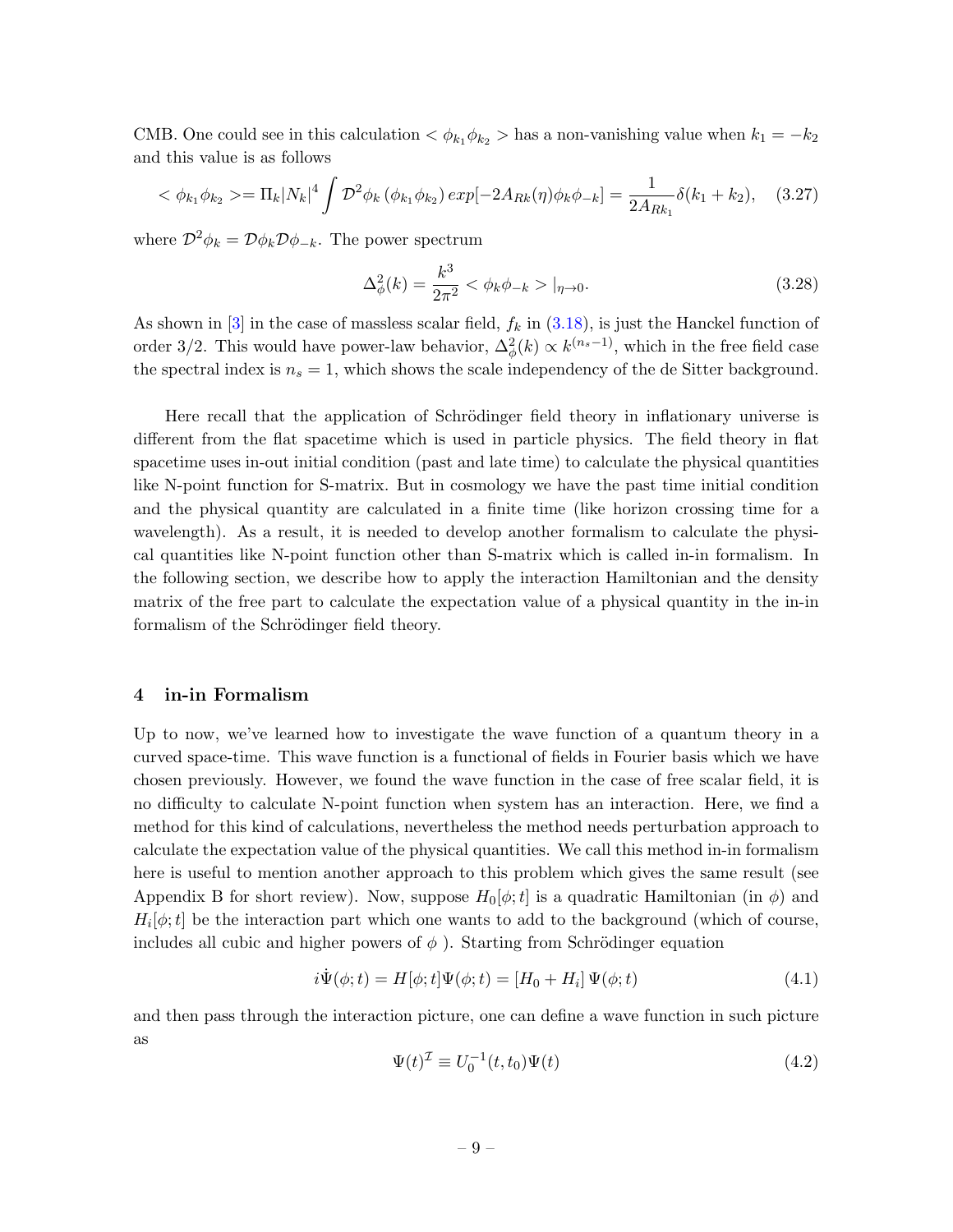which we defined  $U_0(t, t_0)$  as

$$
\frac{d}{dt}U_0(t,t_0) = -i H_0 U_0(t,t_0).
$$
\n(4.3)

Then by time derivation of  $\Psi^{\mathcal{I}}$ , we find

$$
i\dot{\Psi}^{\mathcal{I}}(t) = H_I \Psi^{\mathcal{I}}(t),\tag{4.4}
$$

where  $H_I$  is defined as follows

$$
H_I \equiv U_0(t, t_0) H_i U_0^{-1}(t, t_0). \tag{4.5}
$$

Using recursive integrating we find

$$
\Psi^{\mathcal{I}}(t) = T \exp\left[-i \int H_I(t^{'}) dt^{'}\right] \Psi^{\mathcal{I}}(t_0) = F(t, t_0) \Psi^{\mathcal{I}}(t_0)
$$
\n(4.6)

and then one could find the density matrix as follows

$$
\rho(t) = \Psi(t)\Psi^{\dagger}(t) = U_0(t, t_0) F(t, t_0) \rho(t_0) F^{-1}(t, t_0) U_0^{-1}(t, t_0).
$$
\n(4.7)

Now, we have a formula for density matrix in any time then one could find expectation value of any functional of  $\phi_k$ 's and  $\pi_k$ 's as following

$$
\langle \mathcal{K}[\phi_k, \pi_k] \rangle = Tr \left[ \mathcal{K}[\phi_k, \pi_k] \rho(t) \right] = Tr \left[ F^{-1}(t, t_0) \mathcal{K}_{\mathcal{I}}[\phi_k, \pi_k; t, t_0] \, F(t, t_0) \, \rho(t_0) \right] \;, \tag{4.8}
$$

where

<span id="page-10-0"></span>
$$
\mathcal{K}_{\mathcal{I}}[\phi_k, \pi_k; t, t_0] = U_0^{-1}(t, t_0) \, \mathcal{K}[\phi_k, \pi_k] \, U_0(t, t_0) \tag{4.9}
$$

Using this relation, we can calculate the expectation value of every physical operator like power spectrum and bispectrum, by replacing in  $K$ . Such values could not be evaluated exactly and we have to expand  $F(t, t_0)$  in term of  $H_I$ . By expanding this relation in the first order of  $H_I$  one finds

$$
\langle \mathcal{K}[\phi_k, \pi_k] \rangle = -i \int_{t_0}^t dt' Tr([\mathcal{K}_{\mathcal{I}}[\phi_k, \pi_k; t, t'], H_i(t_0)] \rho_0(t')). \qquad (4.10)
$$

Note that in this relation  $\rho_0(t')$  is the density matrix for quadratic Hamiltonian  $H_0$ , which has been defined as

$$
\rho_0(t') = U_0(t', t_0) \rho(t_0) U_0^{-1}(t', t_0).
$$
\n(4.11)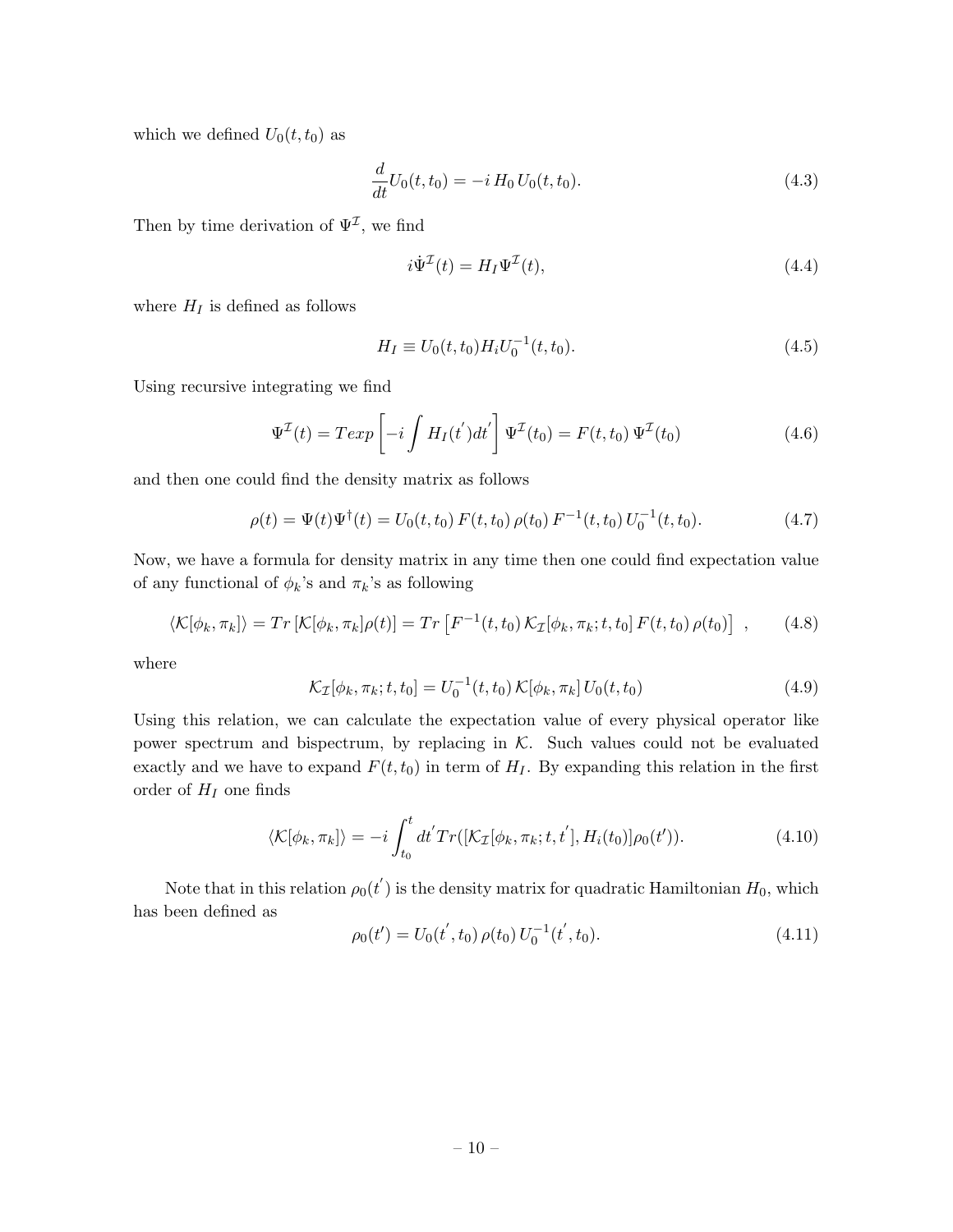#### <span id="page-11-0"></span>5 Application for the inflation

Now, we are in a position which allows us to work out such in-in formalism for a given action in the Schrödinger field theory. In this section, calculation will be done in the case of inflationary universe which the cubic terms of action should be considered. These cubic terms would affect on three-point functions which are called non-Gaussianities. These non-Gaussianties could be important when we have two scalar fields in the early universe. In such Hamiltonian one could see some parameters. To explain what they are, we have to explain the action which leads to [\(5.7\)](#page-11-2)

<span id="page-11-1"></span>
$$
S = \frac{1}{2} \int d^4x \sqrt{-g} \left[ M_{pl}^2 R + 2P(X, \Phi) \right] , \qquad (5.1)
$$

where  $P(X, \Phi)$  involves Lagrangian of a scalar field in an arbitrary potential and here X =  $-\frac{1}{2}$  $\frac{1}{2}g_{\mu\nu}\partial_{\mu}\Phi\partial_{\nu}\Phi$ . Then one could defined  $c_s$  (like speed of sound) as

$$
c_s^2 = \frac{dP}{dE} = \frac{P_{,X}}{P_{,X} + 2XP_{,XX}}\tag{5.2}
$$

where

$$
E = 2XP_{,X} - P \tag{5.3}
$$

Finally, the rest of parameters are defined as follows

$$
\Sigma \equiv \frac{H^2 \epsilon}{c_s^2} \tag{5.4}
$$

$$
s = \frac{\dot{c}_s}{c_s H} \tag{5.5}
$$

$$
\lambda \equiv X^2 P_{,XX} + \frac{2}{3} X^3 P_{,XXX}.\tag{5.6}
$$

Here, we use the Hamiltonian of the cubic terms as [\[8\]](#page-19-9). This Hamiltonian is as follows

<span id="page-11-2"></span>
$$
H_{int}(t) = -\int d^{3}x \{-a^{3}(\Sigma(1-\frac{1}{c_{s}^{2}})+2\lambda)\frac{\dot{\phi}^{3}}{H^{3}} + \frac{a^{3}\epsilon}{c_{s}^{4}}(\epsilon-3+3c_{s}^{2})\phi\dot{\phi}^{2} + \frac{a\epsilon}{c_{s}^{2}}(\epsilon-2s+1-c_{s}^{2})\phi(\partial\phi)^{2} - 2a\frac{\epsilon}{c_{s}^{2}}\dot{\phi}(\partial\phi)(\partial\chi)\}
$$
(5.7)

where  $\epsilon$  is the slow roll parameter and  $\chi$  is related non-locally to momentum

$$
\partial^2 \chi = a^2 \frac{\epsilon}{c_s^2} \dot{\phi}.\tag{5.8}
$$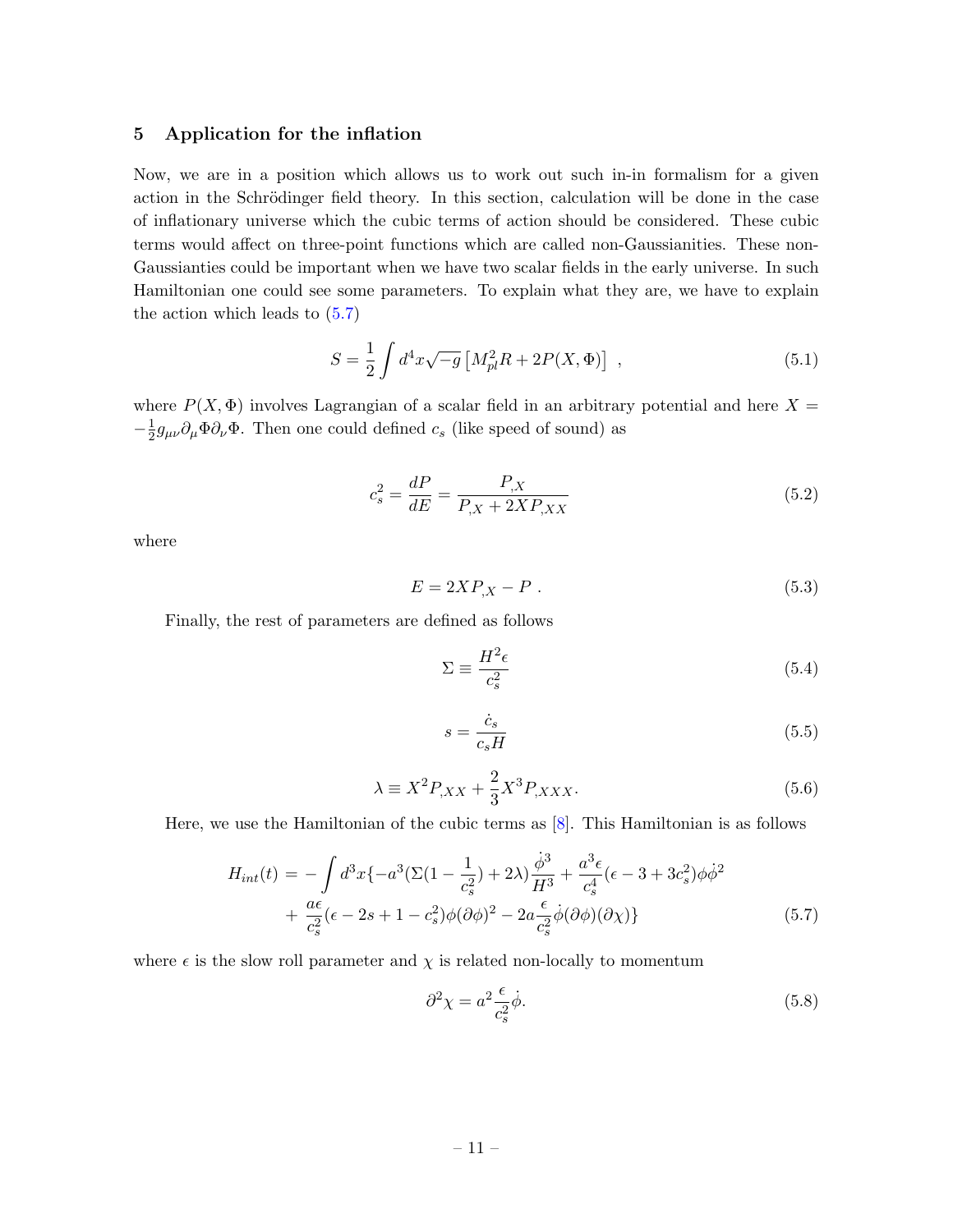<sup>[1](#page-12-0)</sup>. The physical interpretation of these parameters are not important here and one could find t in  $([8])$  $([8])$  $([8])$ . In leading order of perturbation, the three-point correlation function can be calculated in following way

$$
\langle \phi_{k_1} \phi_{k_2} \phi_{k_3} \rangle = -i \int_{t_0}^t dt' Tr([\phi_{k_1} \phi_{k_2} \phi_{k_3} \tau, H_{int}(t_0)] \rho(t') ). \tag{5.9}
$$

Here,  $\phi_{k\mathcal{I}}$  is defined as [\(4.9\)](#page-10-0). There are some points which should to be mentioned. First note that to do such calculation, one needs to work out the Fourier transformation of the Hamiltonian. Here, we have divided the Hamiltonian into four parts and then find the Fourier transformation of each part,  $H_{int} = H_{int}^{(1)} + H_{int}^{(2)} + H_{int}^{(3)} + H_{int}^{(4)}$ . For the first part we have

$$
H_{int}^{(1)} = -\int d^3x \{-a^3(\Sigma(1 - \frac{1}{c_s^2}) + 2\lambda)\frac{\dot{\phi}^3}{H^3}
$$
  
= 
$$
\frac{1}{(2\pi)^{3/2}} \Sigma_{k,k',k''} \frac{a^{-6}}{H^3} {\{\Sigma(1 - \frac{1}{c_s^2}) + 2\lambda\} \pi_k \pi_{k'} \pi_{k''} \delta^3(k + k' + k'')}
$$
 (5.10)

which delta function arises from integration over whole space. For the second part we have

$$
H_{int}^{(2)} = -\int d^3x \frac{a^3 \epsilon}{c_s^4} (\epsilon - 3 + 3c_s^2) \phi \dot{\phi}^2
$$
  
= 
$$
-\frac{1}{(2\pi)^{3/2}} \Sigma_{k,k',k''} \frac{a^{-3} \epsilon}{c_s^4} (\epsilon - 3 + 3c_s^2) \phi_k \pi_{k'} \pi_{k''} \delta^3(k + k' + k''),
$$
 (5.11)

for the third part

$$
H_{int}^{(3)} = -\int d^3x \frac{a\epsilon}{c_s^2} (\epsilon - 2s + 1 - c_s^2) \phi(\partial \phi)^2
$$
  
= 
$$
-\frac{1}{(2\pi)^{3/2}} \Sigma_{k,k',k''} \frac{a\epsilon}{c_s^2} (\epsilon - 2s + 1 - c_s^2) k^{k'} . \vec{k'} \phi_k \phi_{k'} \phi_{k''} \delta^3(k + k' + k'')
$$
(5.12)

and finally for the last part one can find

$$
H_{int}^{(4)} = \int d^3x 2a \frac{\epsilon}{c_s^2} \dot{\phi}(\partial \phi)(\partial \chi) = \frac{1}{(2\pi)^{3/2}} \Sigma_{k,k',k''} \frac{2\epsilon^2}{c_s^4 a^3} \frac{\vec{k'.\vec{k''}}}{(k'')^2} \phi_k \pi_{k'} \pi_{k''} \delta^3(k + k' + k''). \quad (5.13)
$$

The second point is that, for calculating of such N-point functions one encounters some integration over configuration of field space like we have seen in path integral method. We have worked out two-point one in section [3,](#page-6-0) and here we just need to do it for three-point one. It is not hard to show that

$$
\prod_{k} \int \mathcal{D}^{2} \phi_{k} \left( \phi_{k_{1}} \phi_{k_{2}} \phi_{k_{3}} \phi_{k_{4}} \right) \exp[-2A_{Rk}(\eta) \phi_{k} \phi_{-k}] \sim
$$
  

$$
\delta(k_{1} + k_{2}) \delta(k_{4} + k_{3}) \frac{1}{2A_{Rk_{1}}} \frac{1}{2ARk_{3}} + 2 \leftrightarrow 3 + 2 \leftrightarrow 4.
$$
 (5.14)

<span id="page-12-0"></span><sup>&</sup>lt;sup>1</sup>Note that, there is an extra term in the cubic Hamiltonian which comes from redefinition of the curvature perturbation in the expansion of the action. Here, we neglect this term in our typical calculations, however one can show that the contribution of that term in the Schrödinger picture is equal that of found in  $[8]$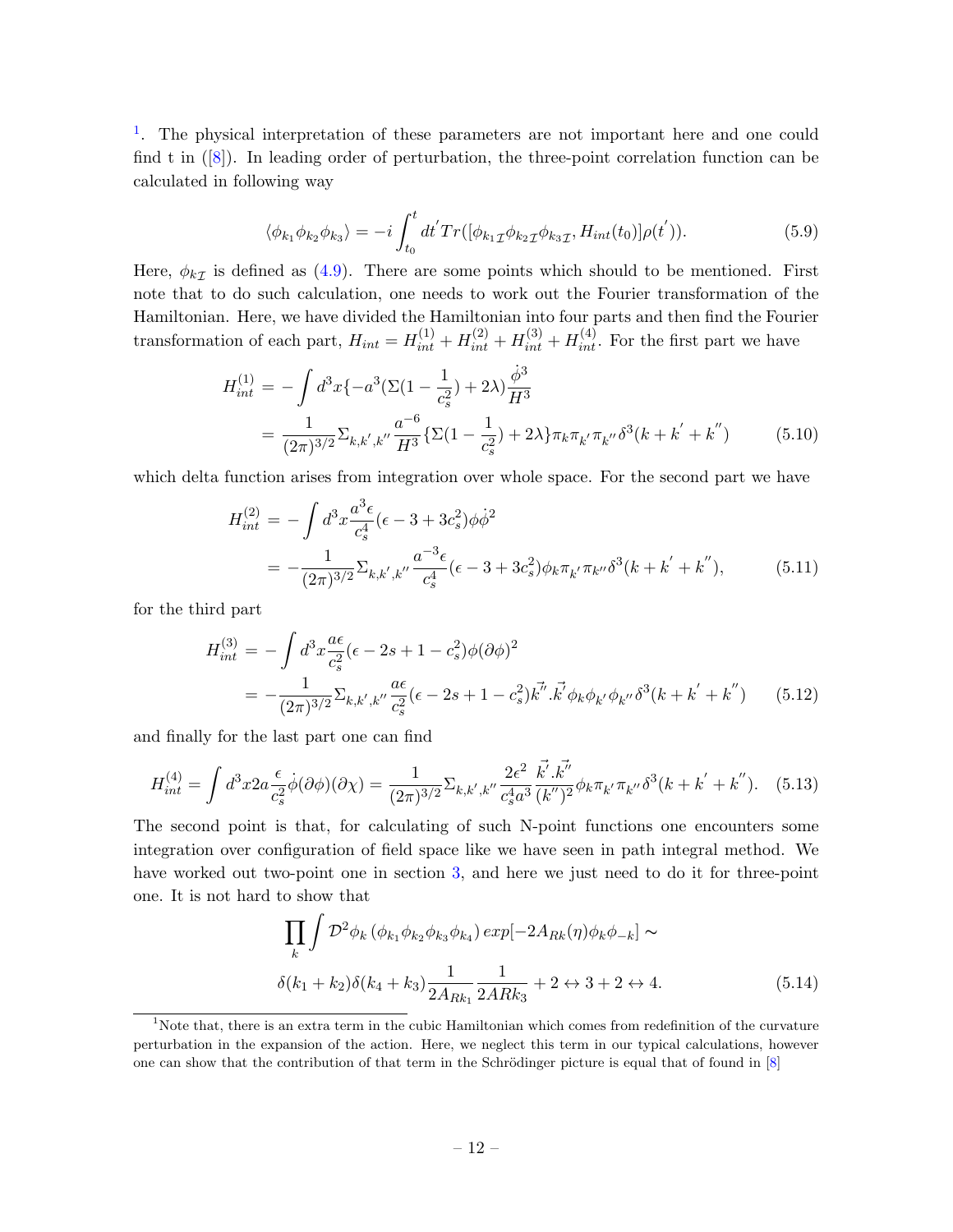To reach an exact solution, we fix time integration from  $\eta = -\infty$ , the birth of inflation, to  $\eta = 0$  the end of inflation. In addition, we are going to suppose the field in action [\(3.3\)](#page-6-1) is a massless one. Then the first part of Hamiltonian yields

$$
\langle \phi_{k_1} \phi_{k_2} \phi_{k_3} \rangle = -i \int_{-\infty}^0 d\eta \ a(\eta) Tr([\phi_{k_1} \phi_{k_2} \phi_{k_3} f, H_{int}^{(1)}] \rho)
$$
  

$$
= \alpha \ \delta^3 (k_1 + k_2 + k_3) \frac{(k_1 k_2 k_3)^2}{(k_1 + k_2 + k_3)^3} \frac{1}{(k_1 k_2 k_3)^3}
$$
(5.15)

where

$$
\alpha = -(2\pi)^3 \frac{3H^4}{8\epsilon^2 c_s^4} (c_s^2 - 1 + \frac{2\lambda c_s^2}{\Sigma}).
$$
\n(5.16)

For the second part one finds

$$
\langle \phi_{k_1} \phi_{k_2} \phi_{k_3} \rangle = \langle \phi_{k_1} \phi_{k_2} \phi_{k_3} \rangle = -i \int_{-\infty}^0 d\eta \ a(\eta) Tr([\phi_{k_1} \phi_{k_2} \phi_{k_3} \tau, H_{int}^{(2)}] \rho) = \qquad (5.17)
$$
  

$$
\beta \ \delta^3(k_1 + k_2 + k_3) \frac{1}{(k_1 k_2 k_3)^3} Per\left(\frac{(k_2 k_3)^2}{(k_1 + k_2 + k_3)} + \frac{(k_1 k_2 k_3)^2}{k_1 (k_1 + k_2 + k_3)^2}\right)
$$

where

$$
\beta = (2\pi)^3 \frac{H^4}{16\epsilon^2 c_s^4} (\epsilon - 3 + 3c_s^2)
$$
\n(5.18)

where Per means permutation of index 1 to 3. For the third part we have

$$
\langle \phi_{k_1} \phi_{k_2} \phi_{k_3} \rangle = \langle \phi_{k_1} \phi_{k_2} \phi_{k_3} \rangle = -i \int_{-\infty}^0 d\eta \ a(\eta) Tr([\phi_{k_1} \phi_{k_2} \phi_{k_3} f, H_{int}^{(3)}] \rho) = \n\begin{pmatrix} 5.19 \\ \gamma \ \delta^3 (k_1 + k_2 + k_3) \frac{1}{(k_1 k_2 k_3)^3} Per \left( (k_1 \cdot k_2)(-k_1 - k_2 - k_3 + \frac{k_1 k_2 + k_1 k_3 k_2 k_3}{k_1 + k_2 + k_3} + \frac{k_1 k_2 k_3}{(k_1 + k_2 + k_3)^2} ) \right) \n\end{pmatrix}
$$

which

$$
\gamma = (2\pi)^3 \frac{H^4}{16\epsilon^2 c_s^4} (\epsilon - 2s + 1 - c_s^2)
$$
\n(5.20)

and finally for the last part, we find

$$
\langle \phi_{k_1} \phi_{k_2} \phi_{k_3} \rangle = \langle \phi_{k_1} \phi_{k_2} \phi_{k_3} \rangle = -i \int_{-\infty}^0 d\eta \ a(\eta) Tr([\phi_{k_1} \phi_{k_2} \phi_{k_3}^{\mathcal{I}}, H_{int}^{(4)}] \rho) = \qquad (5.21)
$$

$$
-(2\pi)^3 \frac{H^4}{16\epsilon^2 c_s^4} \delta^3(k_1 + k_2 + k_3) \frac{1}{(k_1 k_2 k_3)^3} Per\left(\frac{k_1 \cdot k_2}{(k_1 + k_2 + k_3)} (2k_3^2 + \frac{k_3^2 k_1 + k_3^2 k_2}{(k_1 + k_2 + k_3)})\right).
$$

In the above results, we also use the commutation relation  $[\phi_k, \pi_{k'}] = \delta^3(k+k')$ . These results are in agreement with the results which found by others in [\[8,](#page-19-9) [9\]](#page-19-8).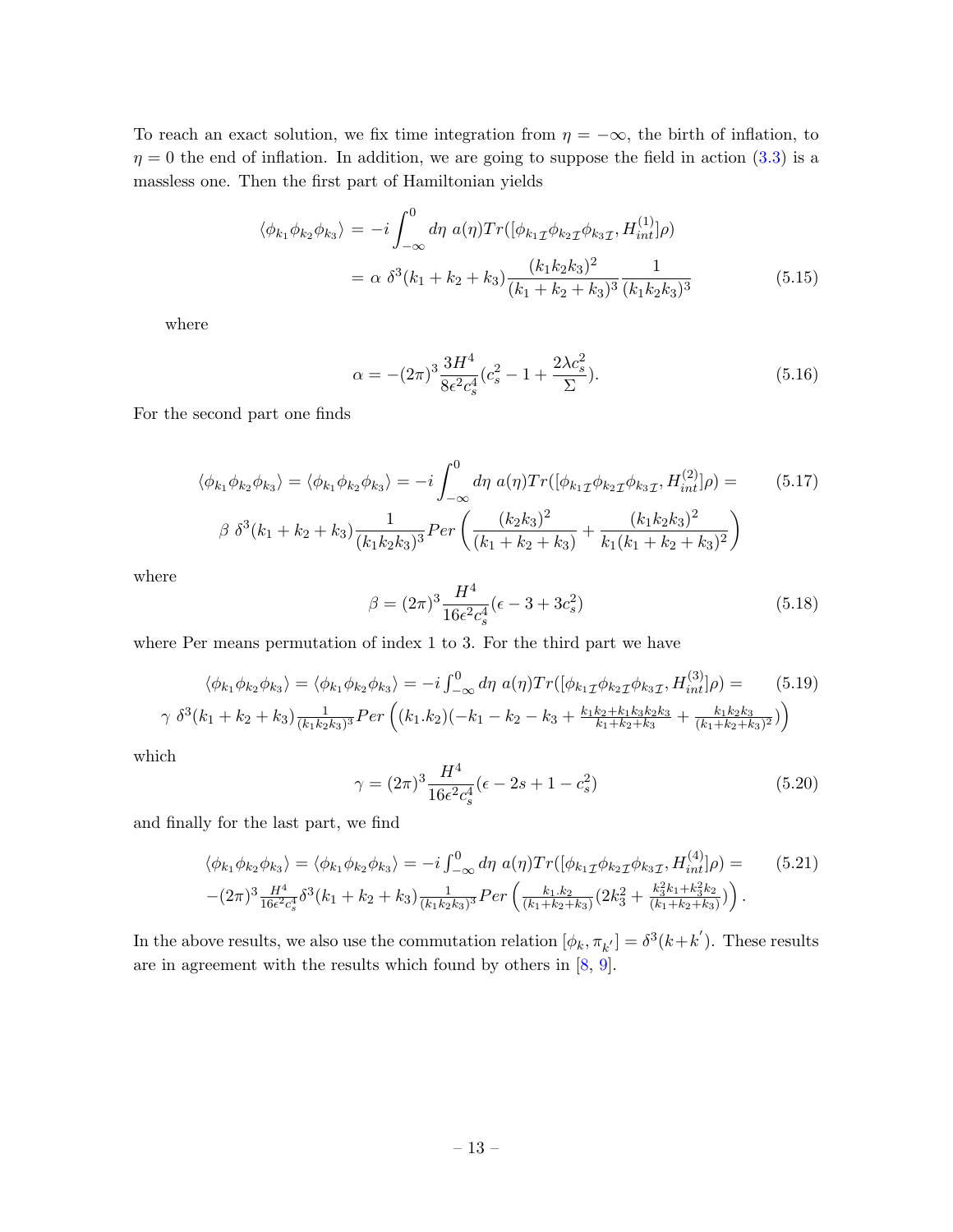#### <span id="page-14-0"></span>6 Conclusion

In this work, after reviewing the Schrödinger field theory in curved spacetime, we have tried to apply it for the inflationary models. First, we have used this formalism to calculate the power spectrum of non-interacting, massive minimally coupled scalars in a fixed de Sitter background. Second, we study the N-point function calculation which is an interesting quantity in the cosmological data, for instance, three-point function which is used to quantify the non-Gaussianity in the cosmology.

Since the initial condition in the inflation is given only at the early time with Bounch-Davies vacuum, we have to develop a formalism such as in-in formalism other than S-matrix which does not need late time condition. In this way we develop the in-in formalism for Schrödinger field theory in curved space time. At the next step, we have calculated the threepoint function for single field inflationary model. We have shown that this method gives the same results of in-in formalism of the Heisenberg field theory.

The main advantage of this formalism is that we can have a natural framework to study the entangled state effect on cosmological observation. One can also investigate the quantum to classical transition and decoherence of the state in the formalism to probe the inflationary models prediction of the cosmological date.

#### Acknowledgments:

We would like to thank M.M. Sheikh-Jabbari and Hassan Firouzjahi for useful comments.

#### <span id="page-14-1"></span>A Gaussian Integrals

In this appendix we're going to recall calculation method which we have used in computation of N-point functions based on Schrödinger picture. We've seem that in scalar field theory case, the wave function is a functional of fields in Fourier basis. This wave function has a Gaussian from, so there is no difficulty to use Gaussian integrals which could be rewritten in functional forms. Starting from the one dimensional Gaussian integral as follows

$$
\int_{-\infty}^{+\infty} dx e^{-\frac{1}{2}ax^2} = (2\pi)^{\frac{1}{2}} a^{-\frac{1}{2}}
$$
\n(A.1)

for positive real number a, one can generalize this result to the N-dimensional one. Suppose A is a symmetric and positive matrix, then by choice of a suitable basis one would be able to diagonalize A and find the following result

$$
\int dx_1 dx_2 \dots dx_n \exp\left[-\frac{1}{2}Y^t A Y\right] = (2\pi)^{n/2} Det(A)^{-\frac{1}{2}} = (2\pi)^{n/2} e^{-\frac{1}{2}TrLn(A)}.
$$
 (A.2)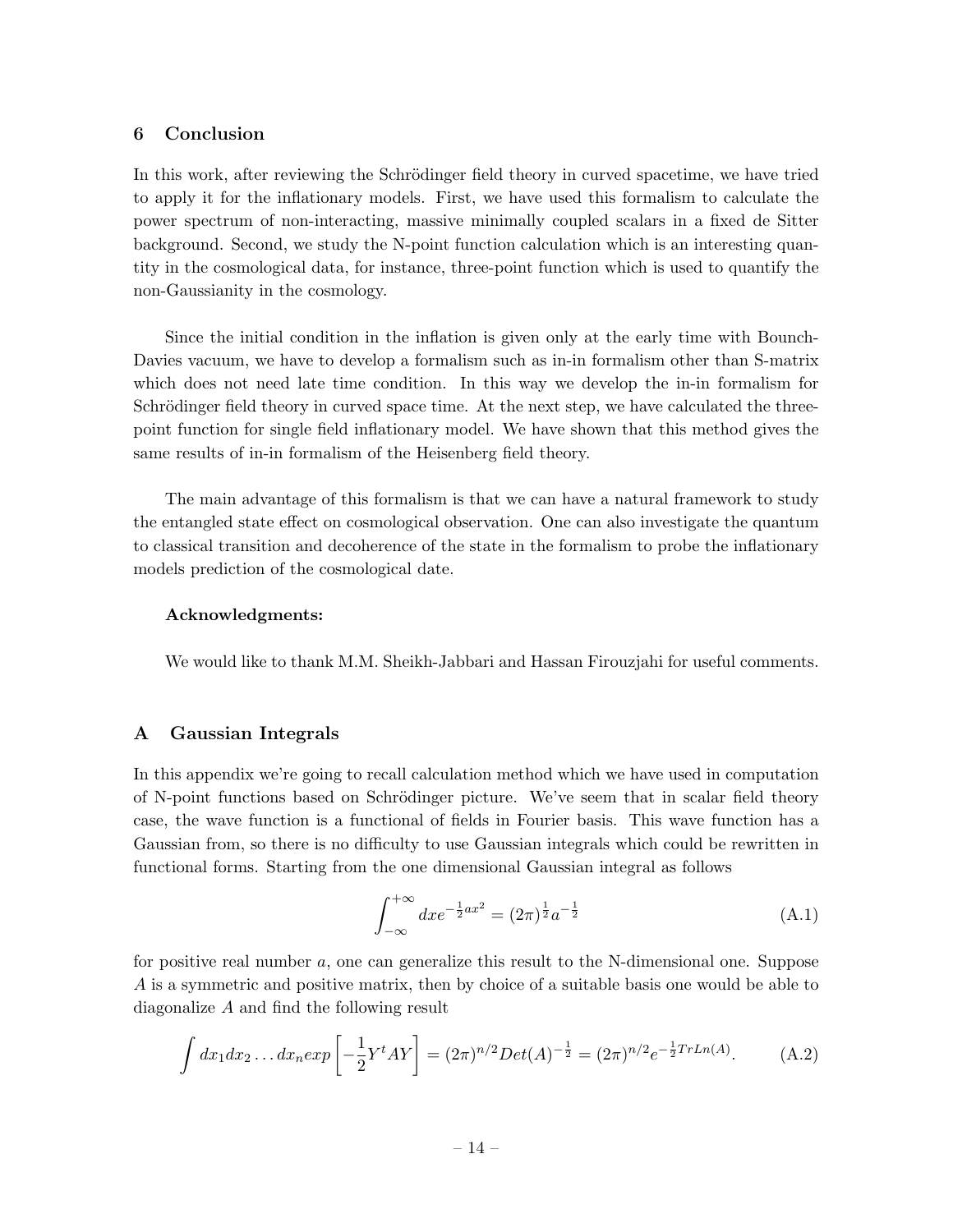We might generalize this case to the one which the number of variables is continuous. By absorbing the normalization factor in integral measure, it can be seen that

$$
\int \mathcal{D}\phi \, \exp\left[\int dx dx' \phi(x')A(x,x')\phi(x)\right] = \mathbb{E}xp\left[-\frac{1}{2}TrLn(A)\right],\tag{A.3}
$$

where  $\phi(x)$  is a real scalar field. To compute any N-point function we just need even ndifferentiation of the below integral

$$
\int dx_1 dx_2 \dots dx_n \exp\left[-\frac{1}{2}Y^t A Y + \rho^t Y\right] = e^{\frac{1}{2}\rho^t A^{-1} \rho} e^{-\frac{1}{2}TrLn(A)} \tag{A.4}
$$

respect to  $\rho$  arrays and then equal it to zero value. Therefore, we have

<span id="page-15-0"></span>
$$
\int dx_1 dx_2 \dots dx_n (x_{i_1} x_{i_2} \dots x_{i_n}) exp\left[-\frac{1}{2} Y^t A Y\right] =
$$
\n
$$
e^{-\frac{1}{2} Tr L n(A)} \left[A_{i_1 i_2}^{-1} A_{i_3 i_4}^{-1} \dots A_{i_{n-1} i_n}^{-1} + Permutations\right]
$$
\n(A.5)

The counterpart of this formula in the case of continuous dimension is as follows

<span id="page-15-2"></span>
$$
\int \mathcal{D}\phi\left(\phi(x_{i_1})\phi(x_{i_2})\dots\phi(x_{i_n})\right)exp\left[\int dx dx' \phi(x')A(x,x')\phi(x)\right] = (A.6)
$$

$$
e^{-\frac{1}{2}TrLn(A)}\left[A^{-1}(x_{i_1},x_{i_2})A^{-1}(x_{i_3},x_{i_4})\dots A^{-1}(x_{i_{n-1}},x_{i_n}) + Permutations\right].
$$

The result could be generalize in a straight forward way for the case of complex scalar field. Just remember that for a discrete number of variable we have

<span id="page-15-1"></span>
$$
\int dz_1 dz_1^* dz_2^* \dots dz_n^* exp\left[-\frac{1}{2}Z^{\dagger} AZ\right] = (2\pi)^n Det(A)^{-1} = (2\pi)^n e^{-TrLn(A)}.
$$
 (A.7)

To calculation of any N-point function in this case, one can differentiate respect to elements of A and re-derive a formula like  $(A.5)$ . For example, in case of two-point function we have

$$
\int dz dz^* z z^* exp(-\frac{1}{2}az z^*) = 4(2\pi)a^{-2}.
$$
\n(A.8)

Note that, the expectation value of  $z^n$  is zero. To have non-zero value we need pair of z and  $z^*$  in integral. The functional counterpart of  $(A.7)$  is

$$
\int \mathcal{D}\phi \; \mathcal{D}\phi^* \; exp\left[\int dx dx' \phi^*(x')A(x,x')\phi(x)\right] = Exp\left[-TrLn(A)\right]. \tag{A.9}
$$

and every N-point function is like  $(A.6)$  but without  $1/2$  in exponent. Note that there must be even number of both  $\phi$  and  $\phi^*$  to have non-zero answers.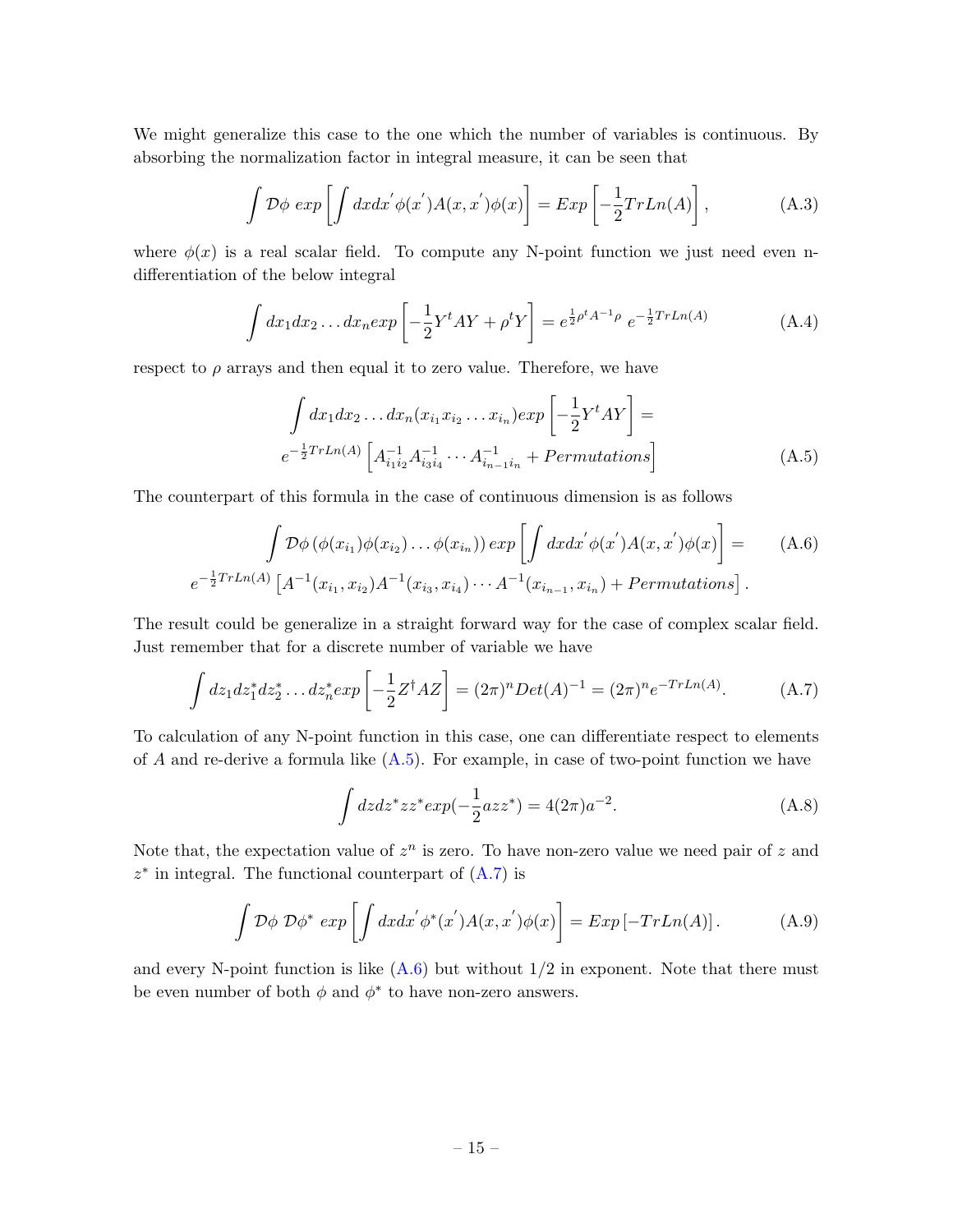#### <span id="page-16-0"></span>B Some Notes About in-in Formalism

As we saw in section IV, to calculate the expectation value of any physical quantity, we need to have the density matrix operator in any time. In the Heisenberg picture, the in-in [\[2\]](#page-19-1) formalism helps to calculate the time evolution of any given operation like density matrix. Here, we review the in-in formalism in Heisenberg picture which gives the same results as we derived in the Schrödinger picture.

Let us recall perturbation method of the Hamiltonian formalism. Suppose we have some fields  $\phi_a(x,t)$  and their conjugate momentum of them  $\pi_a(x,t)$  which label a just shows which kind of field here is assumed. From canonical quantization point of view, we have usual commutation relations

$$
\left[\phi_a(\mathbf{x},t),\pi_b(\mathbf{y},t)\right] = i\delta_{ab}\delta^3(\mathbf{x}-\mathbf{y})\,,\qquad \left[\phi_a(\mathbf{x},t),\phi_b(\mathbf{y},t)\right] = \left[\pi_a(\mathbf{x},t),\pi_b(\mathbf{y},t)\right] = 0\,,\tag{B.1}
$$

and the equations of motion

$$
\dot{\phi}_a(\mathbf{x},t) = i \Big[ H[\phi(t), \pi(t)], \phi_a(\mathbf{x},t) \Big], \qquad \dot{\pi}_a(\mathbf{x},t) = i \Big[ H[\phi(t), \pi(t)], \pi_a(\mathbf{x},t) \Big]. \tag{B.2}
$$

On the other hand, we know if there are some classical fields (which may arise from expectation value of quantum fields) then their dynamics obey from classical dynamics as follows

$$
\dot{\bar{\phi}}_a(\mathbf{x},t) = \frac{\delta H[\bar{\phi}(t), \bar{\pi}(t)]}{\delta \bar{\pi}_a(\mathbf{x},t)} , \qquad \dot{\bar{\pi}}_a(\mathbf{x},t) = -\frac{\delta H(\bar{\phi}(t), \bar{\pi}(t)]}{\delta \bar{\phi}_a(\mathbf{x},t)} ,
$$
(B.3)

which here  $\bar{\pi}_a(\mathbf{x}, t)$  and  $\bar{\phi}_a(\mathbf{x}, t)$  are classical fields. Now, for sake of convenience, we assume quantum fluctuations around these classical quantities

$$
\phi_a(\mathbf{x},t) = \bar{\phi}_a(\mathbf{x},t) + \delta\phi_a(\mathbf{x},t) , \qquad \pi_a(\mathbf{x},t) = \bar{\pi}_a(\mathbf{x},t) + \delta\pi_a(\mathbf{x},t) . \tag{B.4}
$$

We should keep in the mind that  $\bar{\pi}_a(\mathbf{x}, t)$  and  $\bar{\phi}_a(\mathbf{x}, t)$  are c-numbers and of course commute with anything. Hence, we have the same canonical commutation relations for perturbations

$$
\left[\delta\phi_a(\mathbf{x},t),\delta\pi_b(\mathbf{y},t)\right] = i\delta_{ab}\delta^3(\mathbf{x}-\mathbf{y})\;, \qquad \left[\delta\phi_a(\mathbf{x},t),\delta\phi_b(\mathbf{x},t)\right] = \left[\delta\pi_a(\mathbf{x},t),\delta\pi_b(\mathbf{x},t)\right] = 0\;.
$$
\n(B.5)

One can expand the Hamiltonian around such classical fields as follows

$$
H[\phi(t), \pi(t)] = H[\bar{\phi}(t), \bar{\pi}(t)] + \sum_{a} \frac{\delta H[\bar{\phi}(t), \bar{\pi}(t)]}{\delta \bar{\phi}_a(\mathbf{x}, t)} \delta \phi_a(\mathbf{x}, t) + \sum_{a} \frac{\delta H[\bar{\phi}(t), \bar{\pi}(t)]}{\partial \bar{\pi}_a(\mathbf{x}, t)} \delta \pi_a(\mathbf{x}, t) + \tilde{H}[\delta \phi(t), \delta \pi(t); t],
$$
\n(B.6)

which  $\tilde{H}$  is compact form of expansion terms in second and higher orders of perturbations. Although H is the generator of time translation for  $\phi_a$  and  $\pi_a$ , it is H rather than H which has the role of time translation generator of perturbations

<span id="page-16-1"></span>
$$
\delta\dot{\phi}_a(\mathbf{x},t) = i \Big[ \tilde{H}[\phi(t),\pi(t);t], \delta\phi_a(\mathbf{x},t) \Big] , \qquad \delta\dot{\pi}_a(\mathbf{x},t) = i \Big[ \tilde{H}[\phi(t),\pi(t);t], \delta\pi_a(\mathbf{x},t) \Big] . \tag{B.7}
$$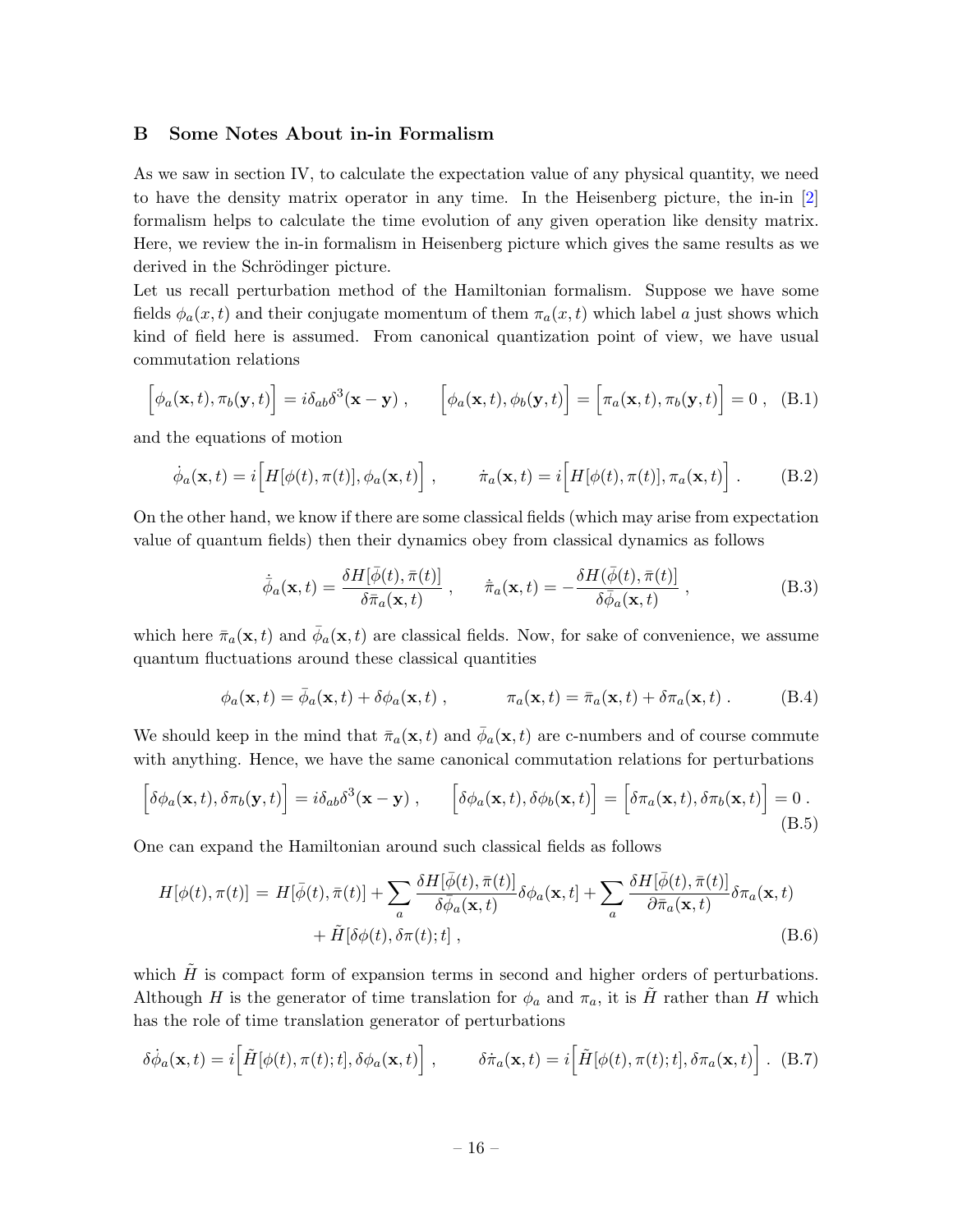It follows from  $(B.7)$  that if we know perturbations in a given time  $t_0$  then we are able to find them in any time through a unitary time translation

$$
\delta\phi_a(t) = U^{-1}(t, t_0)\delta\phi_a(t_0) U(t, t_0) , \quad \delta\pi_a(t) = U^{-1}(t, t_0)\delta\pi_a(t_0) U(t, t_0) , \quad (B.8)
$$

with a limit

$$
U(t_0, t_0) = 1.
$$
 (B.9)

Here  $U(t, t_0)$  is defined by a dynamical equation

<span id="page-17-0"></span>
$$
\frac{d}{dt}U(t,t_0) = -i\,\tilde{H}[\delta\phi(t), \delta\pi(t); t]U(t,t_0). \tag{B.10}
$$

One can solve  $(B.10)$  but there is a simple way to find a more useful solution for it. We could decompose  $\tilde{H}$  into a quadratic term and other high order ones

$$
\tilde{H}[\delta\phi(t), \delta\pi(t); t] = H_0[\delta\phi(t), \delta\pi(t); t] + H_i[\delta\phi(t), \delta\pi(t); t]. \tag{B.11}
$$

Now by using of interaction picture we define new quantities

<span id="page-17-1"></span>
$$
\delta \dot{\phi}_a^I(t) = i \Big[ H_0[\delta \phi^I(t), \delta \pi^I(t); t], \delta \phi_a^I(t) \Big] , \qquad \delta \dot{\pi}_a^I(t) = i \Big[ H_0[\delta \phi^I(t), \delta \pi^I(t); t], \delta \pi_a^I(t) \quad (B.12)
$$

with initial conditions

$$
\delta \phi_a^I(t_0) = \delta \phi_a(t_0) , \qquad \delta \pi_a^I(t_0) = \delta \pi_a(t_0) . \tag{B.13}
$$

It is worth to note that because of the quadratic form of  $H_0$ , the interaction picture operators behave like free fields so the time dependency of  $H_0$  just comes from the explicit-time part of it. Again [\(B.12\)](#page-17-1) can be written as a unitary transformation

$$
\delta \phi_a^I(t) = U_0^{-1}(t, t_0) \delta \phi_a(t_0) U_0(t, t_0) , \quad \delta \pi_a^I(t) = U_0^{-1}(t, t_0) \delta \pi_a(t_0) U_0(t, t_0) , \quad (B.14)
$$

which  $U_0(t, t_0)$  satisfies the following equation

<span id="page-17-2"></span>
$$
\frac{d}{dt}U_0(t,t_0) = -i H_0[\delta\phi(t_0), \delta\pi(t_0); t] U_0(t,t_0)
$$
\n(B.15)

with the same initial condition which we imposed for  $U(t, t_0)$  in time  $t_0$ . By use of [\(B.10\)](#page-17-0) and  $(B.15)$ , we have

$$
\frac{d}{dt}\Big[U_0^{-1}(t,t_0)U(t,t_0)\Big] = -iU_0^{-1}(t,t_0)H_I[\delta\phi(t_0),\delta\pi(t_0);t]U(t,t_0).
$$

It is easy to see

$$
U(t, t_0) = U_0(t, t_0) F(t, t_0) , \qquad (B.16)
$$

where

$$
\frac{d}{dt}F(t,t_0) = -iH_I(t)F(t,t_0) , \quad F(t_0,t_0) = 1 . \tag{B.17}
$$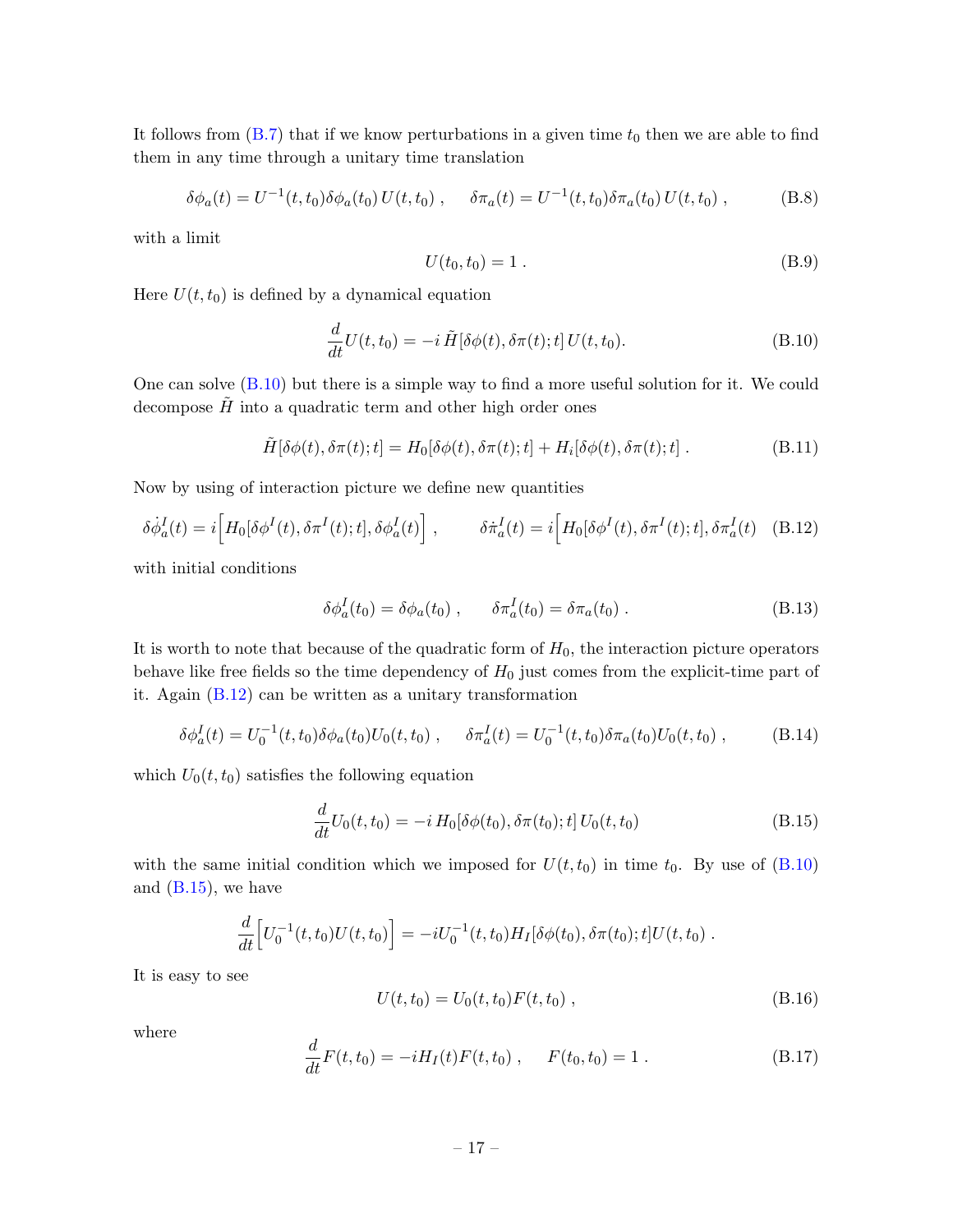and  $H_I(t)$  is the interaction Hamiltonian in the interaction picture:

$$
H_I(t) \equiv U_0(t, t_0) H_i[\delta \phi(t_0), \delta \pi(t_0); t] U_0^{-1}(t, t_0) = H_I[\delta \phi^I(t), \delta \pi^I(t); t].
$$
\n(B.18)

By direct recursive integrating, one would be able to find solution of [\(B.20\)](#page-18-0) as a well-known time ordering series

$$
F(t,t_0) = T \exp\left(-i \int_{t_0}^t H_I(t) dt\right).
$$
 (B.19)

Now, we could find the time evolution of any quantity  $Q(t)$  as follows

<span id="page-18-0"></span>
$$
Q(t) = F^{-1}(t, t_0) Q^{I}(t) F(t, t_0)
$$
  
= 
$$
\left[ \bar{T} \exp \left( i \int_{t_0}^t H_I(t) dt \right) \right] Q^{I}(t) \left[ T \exp \left( -i \int_{t_0}^t H_I(t) dt \right) \right],
$$
 (B.20)

where  $Q(t)$  is any  $\delta\phi(\mathbf{x}, t)$  or  $\delta\pi(\mathbf{x}, t)$  or any product of the  $\delta\phi$ s. The important quantity which we need to compute is density matrix of wave function and then any N-point function of the  $\delta\phi$ s. More precisely we want to compute any quantity of the following form

$$
\langle \phi_{k_1} \phi_{k_2} \dots \phi_{k_n} \rangle \tag{B.21}
$$

Here, this expectation value is calculated in BD vacuum in the time  $t$  after  $t_0$ . Note that, the time evolution of BD vacuum is given by action of  $U(t, t_0)$  (in [B.10\)](#page-17-0) on it. The above observables could be written in Schrödinger picture as follows

$$
\langle \phi_{k_1} \phi_{k_2} \dots \phi_{k_n} \rangle = Tr \left[ \phi_{k_1} \phi_{k_2} \dots \phi_{k_n} \rho(t) \right]
$$
\n(B.22)

which  $\rho(t)$  is computed from [\(B.20\)](#page-18-0).